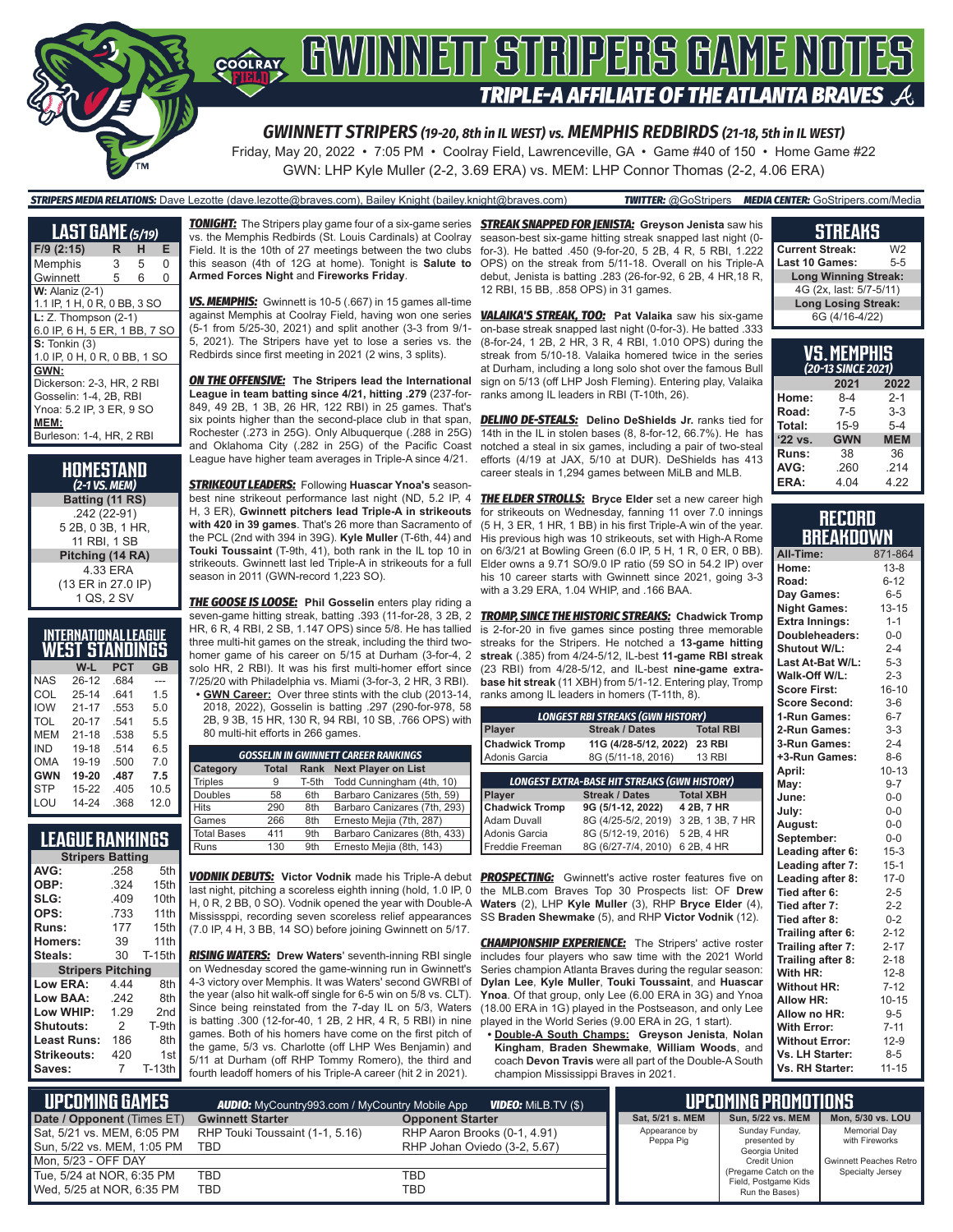



### *FRIDAY, MAY 20, 2022 VS. MEMPHIS*

| <b>MANAGER MATT TUIASOSOPO</b><br><b>VS.2022 OPPONENTS</b><br>Matt Tuiasosopo is in his second season as the manager of the Stripers in 2022<br>Home<br>Road<br><b>Total</b><br>He was named the seventh manager in Gwinnett history on 3/30/21, making him<br><b>IND</b><br>$0-0$<br>$0 - 0$<br><b>BUF</b><br>$0-0$<br>the first former Gwinnett player to manage the club (played OF/1B from 2016-17)<br>LOU<br><b>CLT</b><br>$0-0$<br>$0-0$<br>$0 - 0$<br>In 2021, he guided the Stripers to a 71-58 record (3rd in Triple-A East Southeast<br><b>MEM</b><br>$2 - 1$<br>$3 - 3$<br>$5 - 4$<br><b>DUR</b><br>Division)  On 5/4/21 at Charlotte, he became the youngest manager in Gwinnett<br><b>NAS</b><br>$2 - 4$<br>$2 - 4$<br><b>JAX</b><br>$0-0$<br>history (34 years, 11 months, 25 days)  From 7/8/21-9/21/21, his Stripers owned<br>LHV<br>the best record in Triple-A Baseball (45-19, .703)  Began his managerial career<br><b>NOR</b><br>with Class-A Rome in 2019, earning Atlanta's Bobby Cox Award for Minor League<br><b>WEST</b><br>$4 - 5$<br>$3 - 3$<br>$7 - 8$<br><b>EAST</b><br>Manager of the Year  Coached at the Braves' Alternate Training Site in 2020.<br>Tuiasosopo's Managerial Career<br>W-L<br><b>PCT</b><br><b>Playoffs</b><br><b>Games</b><br>With Gwinnett (2 Seasons):<br>90-78<br>.536<br>168<br>0<br>MiLB Career (3 Seasons):<br>307<br>155-152<br>.505<br>$\Omega$<br><b>LAST AT-BAT WINS (5)</b><br>EJECTIONS (4)<br>Player/Coach<br>Date/Inning<br><b>Umpire</b><br>The Stripers are 5-3 (.625) in games decided in the last at-bat in 2022.<br>4/23 at JAX / 6th Inning<br><b>MGR Matt Tuiasosopo</b><br><b>HP Matt Brown</b><br>Date/Opponent<br><b>Score</b><br>Game-Winning Play (*=Walk-Off)<br><b>LF Phil Gosselin</b><br>5/7 vs. CLT / 2nd Inning<br>HP Takahito Matsuda<br>4/15 vs. Nashville<br>Contreras 2-out RBI double<br>$2-1$ (8th)<br>5/7 vs. CLT / 2nd Inning<br>HP Takahito Matsuda<br><b>MGR Matt Tuiasosopo</b><br>4/23 at Jacksonville<br>10-8 (10th)<br>RF Greyson Jenista<br>5/13 at DUR / 9th Inning<br><b>HP Jacob Metz</b><br>4/26 vs. Norfolk<br>7-6 (9th)<br>Valaika 1-out sacrifice fly*<br>5/5 vs. Charlotte<br>$3-2(8th)$<br>Tromp 2-out RBI double<br>5/8 vs. Charlotte<br>6-5 (9th)<br>Waters 2-out RBI single*<br><b>TEAM DEFENSE (5TH IN INTERNATIONAL LEAGUE)</b><br><b>PCT</b><br>G<br><b>TC</b><br>PO<br>E.<br><b>DP</b><br>A<br><b>TP</b><br>1029<br>.984<br>39<br>1398<br>346<br>23<br>$\mathbf 0$<br>31<br><b>PCT</b><br><b>PB</b><br>INN.<br>W-L<br><b>SHO</b><br><b>Catchers</b><br><b>SB</b><br>$\mathsf{cs}$<br><b>ATT</b><br><b>ER</b><br><b>ERA</b><br>$\overline{2}$<br>9<br>10<br>.100<br>34<br>69.0<br>4.43<br>$3-5$<br>$\mathbf{1}$<br>Casteel, Ryan<br>$\mathbf{1}$<br><b>GWINNETT PLAYERS USED (41 IN 2022)</b><br>2<br>14<br>$\mathbf{1}$<br>15<br>.067<br>38<br>71.0<br>4.82<br>$4 - 4$<br>$\mathbf 0$<br>Contreras, William<br>$\mathbf 0$<br>$\bf 0$<br>De Hoyos, Victor<br>$\mathbf 0$<br>$\mathbf 0$<br>$\mathbf 0$<br>$\mathbf 0$<br>0.0<br>$0-0$<br>Pitchers (22)<br>$-$<br>$\sim$<br>3<br>$\mathbf{1}$<br>Alaniz, R.J.<br>Vodnik, Victor<br>Tromp, Chadwick<br>23<br>26<br>$\mathbf{1}$<br>4.31<br>$12 - 11$<br>Acuña Jr., Ronald<br>.115<br>97<br>202.1<br>Brach, Brad<br>Winans, Allan<br>Casteel, Ryan<br>46<br>5<br>51<br>5<br>19-20<br>.098<br>169<br>342.1<br>4.44<br>$\overline{2}$<br>Total:<br>Brennan, Brandon<br>Woods, William<br>Contreras, William<br>Burrows, Thomas<br>Ynoa, Huascar<br>Dean, Justin<br>Cruz, Jesus<br>Demeritte, Travis<br>Davidson, Tucker<br>DeShields, Delino<br>De La Cruz, Jasseel<br>Dickerson, Alex<br>Elder, Bryce<br>Goins, Ryan<br><b>Outfield Assists (8):</b><br>Dean (5), H. Perez (1), Tucker (1), Waters (1)<br>Elledge, Seth<br>Gonzalez, Yariel<br>Pitcher Pickoffs (5):<br>Muller (3), Kingham (2)<br>Johnstone, Connor<br>Gosselin, Phil<br>Kingham, Nolan<br><b>Catcher Pickoffs (0):</b><br>Jenista, Greyson<br>Lee, Dylan<br>Nogowski, John<br>Muller, Kyle<br>Pabst, Arden<br>Sittinger, Brandyn<br>Perez, Hernan<br><b>STARTS</b><br>Stephens, Jackson<br>Shewmake, Braden<br><b>By Batting Order</b><br>Tonkin, Michael<br>Tromp, Chadwick<br>Toussaint, Touki<br>Tucker, Preston<br>Gosselin (13), DeShields (10), Waters (9), Acuña Jr. (6), H. Perez (1)<br>1:<br>Vincent, Nick<br>Valaika, Pat | Home<br>Road<br><b>Total</b><br>$0-0$<br>$0-0$<br>$0-0$<br>$4 - 2$<br>$0-0$<br>$4 - 2$<br>$0-0$<br>$2 - 4$<br>$2 - 4$<br>$0-0$<br>$1 - 5$<br>$1 - 5$<br>$0-0$<br>$0 - 0$<br>$0-0$<br>$5 - 1$<br>$0-0$<br>$5 - 1$<br>$12 - 12$<br>$9 - 3$<br>$3-9$ |
|---------------------------------------------------------------------------------------------------------------------------------------------------------------------------------------------------------------------------------------------------------------------------------------------------------------------------------------------------------------------------------------------------------------------------------------------------------------------------------------------------------------------------------------------------------------------------------------------------------------------------------------------------------------------------------------------------------------------------------------------------------------------------------------------------------------------------------------------------------------------------------------------------------------------------------------------------------------------------------------------------------------------------------------------------------------------------------------------------------------------------------------------------------------------------------------------------------------------------------------------------------------------------------------------------------------------------------------------------------------------------------------------------------------------------------------------------------------------------------------------------------------------------------------------------------------------------------------------------------------------------------------------------------------------------------------------------------------------------------------------------------------------------------------------------------------------------------------------------------------------------------------------------------------------------------------------------------------------------------------------------------------------------------------------------------------------------------------------------------------------------------------------------------------------------------------------------------------------------------------------------------------------------------------------------------------------------------------------------------------------------------------------------------------------------------------------------------------------------------------------------------------------------------------------------------------------------------------------------------------------------------------------------------------------------------------------------------------------------------------------------------------------------------------------------------------------------------------------------------------------------------------------------------------------------------------------------------------------------------------------------------------------------------------------------------------------------------------------------------------------------------------------------------------------------------------------------------------------------------------------------------------------------------------------------------------------------------------------------------------------------------------------------------------------------------------------------------------------------------------------------------------------------------------------------------------------------------------------------------------------------------------------------------------------------------------------------------------------------------------------------------------------------------------------------------------------------------------------------------------------------------------------------------------------------------------------------------------------------------------------------------------------------------------------------------------------------------------------------------------------------------------------------------------------------------------------------------------------------------------------------------------------------------------------------------------------------------------------------------------------|---------------------------------------------------------------------------------------------------------------------------------------------------------------------------------------------------------------------------------------------------|
|                                                                                                                                                                                                                                                                                                                                                                                                                                                                                                                                                                                                                                                                                                                                                                                                                                                                                                                                                                                                                                                                                                                                                                                                                                                                                                                                                                                                                                                                                                                                                                                                                                                                                                                                                                                                                                                                                                                                                                                                                                                                                                                                                                                                                                                                                                                                                                                                                                                                                                                                                                                                                                                                                                                                                                                                                                                                                                                                                                                                                                                                                                                                                                                                                                                                                                                                                                                                                                                                                                                                                                                                                                                                                                                                                                                                                                                                                                                                                                                                                                                                                                                                                                                                                                                                                                                                                                     |                                                                                                                                                                                                                                                   |
|                                                                                                                                                                                                                                                                                                                                                                                                                                                                                                                                                                                                                                                                                                                                                                                                                                                                                                                                                                                                                                                                                                                                                                                                                                                                                                                                                                                                                                                                                                                                                                                                                                                                                                                                                                                                                                                                                                                                                                                                                                                                                                                                                                                                                                                                                                                                                                                                                                                                                                                                                                                                                                                                                                                                                                                                                                                                                                                                                                                                                                                                                                                                                                                                                                                                                                                                                                                                                                                                                                                                                                                                                                                                                                                                                                                                                                                                                                                                                                                                                                                                                                                                                                                                                                                                                                                                                                     | Shewmake scored on error (C Quintana, throwing)                                                                                                                                                                                                   |
|                                                                                                                                                                                                                                                                                                                                                                                                                                                                                                                                                                                                                                                                                                                                                                                                                                                                                                                                                                                                                                                                                                                                                                                                                                                                                                                                                                                                                                                                                                                                                                                                                                                                                                                                                                                                                                                                                                                                                                                                                                                                                                                                                                                                                                                                                                                                                                                                                                                                                                                                                                                                                                                                                                                                                                                                                                                                                                                                                                                                                                                                                                                                                                                                                                                                                                                                                                                                                                                                                                                                                                                                                                                                                                                                                                                                                                                                                                                                                                                                                                                                                                                                                                                                                                                                                                                                                                     | Position (19)<br>Waters, Drew                                                                                                                                                                                                                     |
| 2:<br>Shewmake (20), Gosselin (8), Tucker (5), Valaika (4), Goins (2)<br>Demeritte (12), Valaika (9), Tucker (8), Tromp (7), H. Perez (3)<br>3:<br>Italics = Player no longer in Braves organization<br>Tucker (11), Valaika (7), Contreras (6), Nogowski (6), H. Perez (5), Dickerson (4)<br>4:<br>Valaika (9), Contreras (6), Nogowski (5), Y. Gonzalez (4), Gosselin (4),<br>5:<br>Dickerson (3), H. Perez (3), Tromp (2), Jenista (1), Shewmake (1), Tucker (1)<br><b>BASS-LANTA</b><br>Jenista (8), Shewmake (8), Dickerson (7), Nogowski (6), Tromp (3), Gosselin (2),<br>6:<br>10 players have played for both Gwinnett and Atlanta in 2022 (*=MLB debut):<br>Valaika (2), Casteel (1), Goins (1), Tucker (1)<br>Acuña Jr., Ronald (OF)<br>Jenista (11), DeShields (5), Nogowski (5), Goins (4), Tromp (4), Casteel (2),<br>7:<br>Contreras, William (C)<br>Y. Gonzalez (2), Gosselin (2), H. Perez (2), Tucker (1), Valaika (1)<br>Davidson, Tucker (LHP)<br>Goins (10), Casteel (6), Jenista (6), Nogowski (6), Tromp (6), Y. Gonzalez (3),<br>8:<br>Demeritte, Travis (OF)<br>DeShields (1), Pabst (1)<br>Dickerson, Alex (OF)<br>Dean (15), DeShields (11), Goins (8), Y. Gonzalez (2), Gosselin (1), Jenista (1),<br>9:<br>Elder, Bryce (RHP)*<br>Muller, Kyle (LHP)<br>Tromp (1)<br>Stephens, Jackson (RHP)<br><b>By Position</b><br>Woods, William (RHP)*<br>Tromp (23), Casteel (8), Contreras (8)<br>C:<br>Ynoa, Huascar (RHP)<br>Nogowski (27), Jenista (4), H. Perez (3), Gosselin (2), Valaika (2), Casteel (1)<br>1B:<br>Goins (16), Valaika (15), H. Perez (5), Gosselin (2), Y. Gonzalez (1)<br>2B:<br>3B:<br>Gosselin (17), Y. Gonzalez (9), Valaika (9), H. Perez (3), Goins (1)<br>SS: Shewmake (28), Goins (8), Valaika (3)<br>ATLANTA BRAVES REHAB ASSIGNMENTS (1 IN 2022)<br>Tucker (18), DeShields (4), Gosselin (4), Demeritte (3), Dickerson (3), Jenista (3),<br>LF:<br>Contreras (1), Dean (1), Nogowski (1), H. Perez (1)<br>Player<br>Injury (IL Date)<br>CF: DeShields (22), Dean (10), Waters (7)<br>Ronald Acuña Jr. (OF)<br>Right ACL Tear (7/11/21)<br><b>RF:</b> Jenista (17), Demeritte (8), Acuña Jr. (4), Dean (4), H. Perez (2), Tucker (2),<br>Contreras (1), Gosselin (1)<br>DH: Dickerson (11), Tucker (7), Gosselin (3), Jenista (3), Valaika (3), Acuña Jr. (2),<br>Contreras (2), Waters (2), DeShields (1), Demeritte (1), Y. Gonzalez (1),<br>Nogowski (1), Pabst (1), Shewmake (1)                                                                                                                                                                                                                                                                                                                                                                                                                                                                                                                                                                                                                                                                                                                                                                                                                                                                                                                                                                                                                                                                                                                                                                                                                                                                                                                                                                                                                                                                                                                                                                                                                                                                                                                                                                                                                                                                                                                            | <b>Rehab Dates</b><br>4/19-4/28 (6G)                                                                                                                                                                                                              |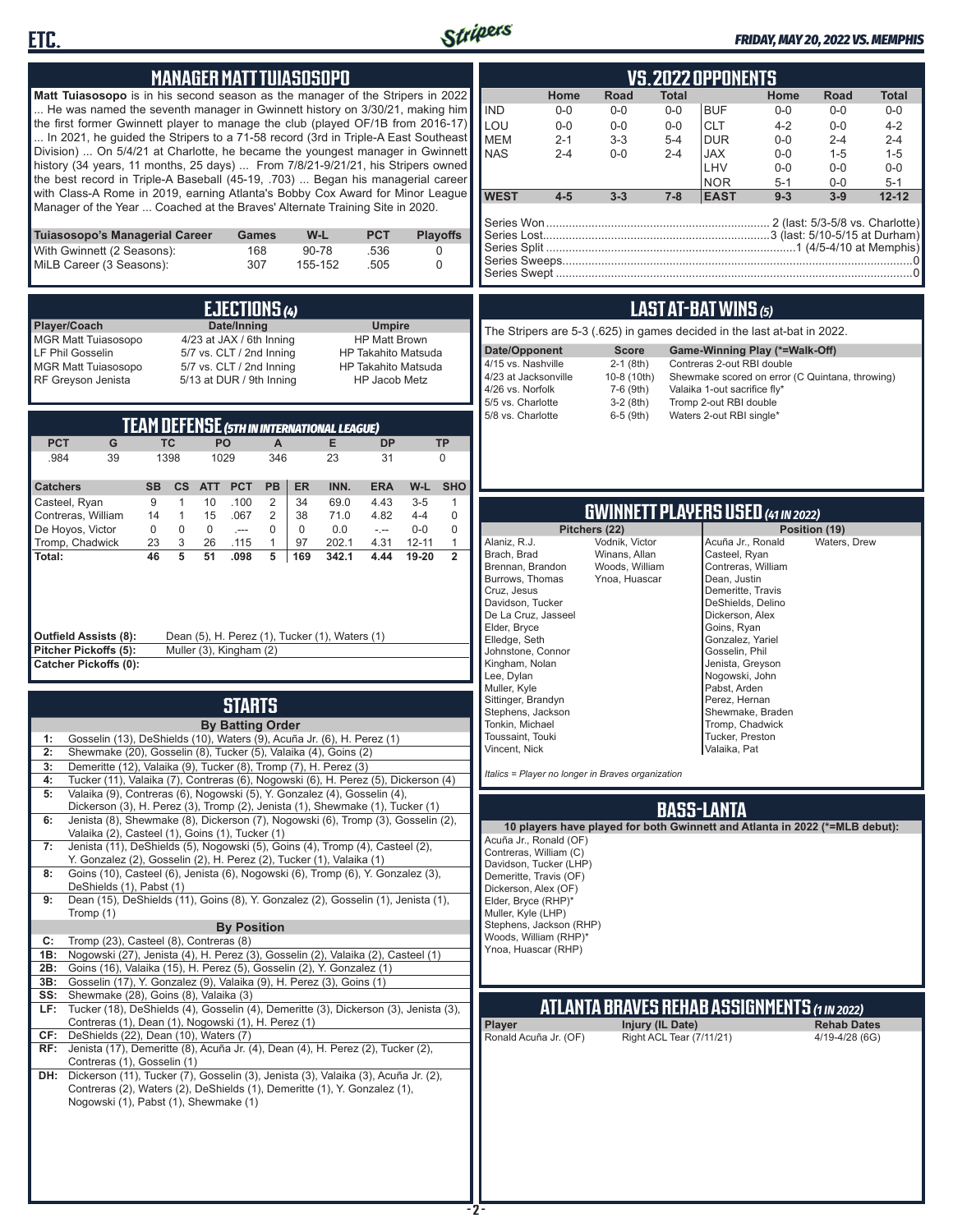# **STARTING PITCHER**



**ON BRAVES 40-MAN ROSTER BIO ON PAGE 63 OF MEDIA GUIDE**

### *FRIDAY, MAY 20, 2022 VS. MEMPHIS*

# **50****KYLE Muller**

| B/T: | R/L | <b>BORN:</b> 10/7/97 in Dallas, TX (age 24)                       |
|------|-----|-------------------------------------------------------------------|
| HT:  | հ-7 | <b>ACQUIRED:</b> Braves' 2nd Round Pick in 2016 June draft out of |
| WT:  | 250 | Jesuit College Prep (Dallas, TX).                                 |

*TONIGHT'S START:* **Kyle Muller** makes his seventh start with Gwinnett and eighth start overall this season in game four of a six-game series vs. Memphis.

- **• GWN Career:** Makes his 24th career start with the Stripers ... Is 7-6 with a 3.48 ERA, .228 BAA, and 11.07 SO/9.0 IP ratio (137 SO in 111.1 IP) since debuting in 2021.
- **• Triple-A Splits:** Makes his 10th career start at Coolray Field (3-3, 2.49 ERA, .244 BAA) and 20th career Triple-A night start (5-5, 3.39 ERA, .231 BAA).
- **• Hot Stretch:** Over his last 19 starts with Gwinnett since 5/27/21, is 7-5 with a 2.81 ERA (30 ER in 96.0 IP), .213 BAA, 38 walks, and 116 strikeouts (10.88 SO/9.0 IP ratio).

*PROSPECTING:* Muller is currently ranked as the Atlanta Braves' No. 3 prospect by MLB.com ... He is the top-ranked pitcher on Gwinnett's active roster.

*2022 WITH GWINNETT:* **4/5 at MEM:** Was the Stripers' Opening Night starter (ND, 4.2 IP, 4 H, 1 ER, 1 BB, 7 SO in 2-1 loss), making him the first player in Gwinnett history to start consecutive season openers (also on 5/4/21 at Charlotte) ... **4/10 at MEM:** Earned his first Triple-A victory since 9/12/21 at Columbus (5.0 IP, 4 H, 2 ER in 5-4 win) ... Went 1-1 with a 3.66 ERA in four starts before being recalled on 5/1 ... **5/14 at DUR:** Tied his career high with 12 strikeouts, but took the loss (6.0 IP, 6 H, 4 ER, 2 HR), pitched opposite his older brother Chris (1.0 IP, 2 BB, 2 SO with DUR in 6th) for the first time in his professional career.

*2022 WITH ATLANTA:* Recalled by the Braves on 5/1 ... Dallas native started that night against the Texas Rangers in Arlington (loss, 2.2 IP, 4 H, career-high 7 ER, 6 BB, 3 SO in Braves' 7-3 loss) ... Optioned back to Gwinnett after the game.

*2021 SEASON:* Muller made both his Triple-A debut with Gwinnett (5-4, 3.39 ERA, .223 BAA in 17 starts) and Major League debut with Atlanta (2-4, 4.17 ERA, .202 BAA in 9G, 8 starts) ... Posted a 4.60 ERA in his first stint with the Stripers (7 starts) before being recalled for his MLB debut on 6/16 vs. Boston (1.0 IP in relief, 4 H, 2 ER, 1 SO) ... Made his first MLB start on 6/21 at the New York Mets (loss, 4.0 IP, 0 H, 1 R, 1 ER, 2 BB, 3 SO in 4-2 loss) ... Earned his first MLB win on 6/27 at Cincinnati (5.0 IP, 1 H, 0 R, 2 BB, 9 SO in 4-0 win) ... Optioned back to Gwinnett on 7/4 and for good on 8/13 ... Over 10 starts with the Stripers from 5/27-9/12, went 5-1 with a 1.80 ERA (11 ER in 55.0 IP), 0.93 WHIP, .169 BAA, and 59 strikeouts ... Named Gwinnett's "Most Competitive Player" for 2021, the first pitcher ever to win the award.

| <b>MULLER'S 2022 STATS</b> |         |            |       |       |     |           |           |           |            |
|----------------------------|---------|------------|-------|-------|-----|-----------|-----------|-----------|------------|
| I Team                     | W-L     | <b>ERA</b> | G/GS  | ΙP    | ER  | <b>HR</b> | <b>BB</b> | <b>SO</b> | <b>BAA</b> |
| ATLANTA (MLB)              | $0 - 1$ | 23.63      | 1/1   | 2.2   |     |           | 6         |           | .333       |
| Gwinnett (AAA)             | $2 - 2$ | 3.69       | 6/6   | 312   | 13  |           | 11        | 44        | .239       |
| MiLB Career:               | $27-16$ | 3.14       | 91/90 | 438.0 | 153 | 31        | 197       | 473       | .224       |
| MLB Career:                | $2 - 5$ | 5.49       | 10/9  | 39.1  | 24  |           | 26        | 40        | .213       |

| <b>MULLER'S 2022 SPLITS (WITH GWINNETT)</b> |                    |                  |                    |  |  |  |  |  |
|---------------------------------------------|--------------------|------------------|--------------------|--|--|--|--|--|
| Home:                                       | 1-1, 2.25 ERA (2G) | Road:            | 1-1, 4.58 ERA (4G) |  |  |  |  |  |
| Day:                                        | 1-1, 3.27 ERA (2G) | Night:           | 1-1, 3.92 ERA (4G) |  |  |  |  |  |
| <b>Starter:</b>                             | 2-2, 3.69 ERA (6G) | <b>Reliever:</b> | 0-0, -.-- ERA (0G) |  |  |  |  |  |
| Vs. LHB:                                    | .214 BAA, 2 HR     | Vs. RHB:         | .253 BAA, 2 HR     |  |  |  |  |  |

| <b>MULLER VS. MEMPHIS</b> |         |            |   |           |      |    |    |           |           |                 |
|---------------------------|---------|------------|---|-----------|------|----|----|-----------|-----------|-----------------|
|                           | W-L     | <b>ERA</b> | G | <b>GS</b> | ΙP   | н  | ER | <b>HR</b> | <b>BB</b> | so I            |
| 2021:<br>2022:            | $1 - 0$ | 2.12       |   | 3         | 17.0 | 10 |    |           |           | 20              |
|                           | $1 - 0$ | 2.79       |   | っ         | 9.2  |    |    |           |           | 13 <sup>1</sup> |
| Career:                   | $2 - 0$ | 2.36       | 5 | 5         | 26.2 | 18 |    |           | 5         | $33 \parallel$  |

| <b>MULLER'S HIGHS &amp; LOWS</b> |                             |                                    |  |  |  |  |  |
|----------------------------------|-----------------------------|------------------------------------|--|--|--|--|--|
|                                  | <b>Season</b>               | Career (MiLB and MLB)              |  |  |  |  |  |
| IIP:                             | 6.0 (3x, last: 5/14 at DUR) | 7.1 (7/20/18, FLA at CLR)          |  |  |  |  |  |
| Iso:                             | 12 (5/14 at DUR)            | 12 (2x, last: 5/14/22, GWN at DUR) |  |  |  |  |  |
| BB:                              | 6 (5/1 at TEX)              | 6 (2x, last: 5/1/22, ATL at TEX)   |  |  |  |  |  |
| Iн:                              | 7 (5/7 vs. CLT)             | 9 (2x, last: 6/28/18, FLA vs. DUN) |  |  |  |  |  |
| <b>IER:</b>                      | 7 (5/1 at TEX)              | 7 (5/1/22, ATL at TEX)             |  |  |  |  |  |
| Low-Hit CG:                      | None                        | No 9.0-IP CG                       |  |  |  |  |  |
| Low-ER CG:                       | None                        | No 9.0-IP CG                       |  |  |  |  |  |

#### *MULLER'S CAREER ACCOLADES*

**2016:** GCL Braves Pitcher of the Year ... **2018:** Arizona Fall League "Rising Stars Game" Selection ... **2019:** Southern League Pitcher of the Week (5/26/19) ... Southern League Midseason All-Star ... **2021:** Gwinnett Stripers "Most Competitive Player" Award.

|            | MULLER'S 2022 STARTS (ALL LEVELS) |               |     |  |   |    |           |           |           |       |                |                     |              |                                             |
|------------|-----------------------------------|---------------|-----|--|---|----|-----------|-----------|-----------|-------|----------------|---------------------|--------------|---------------------------------------------|
| Team       | Date/Opp.                         | <b>Result</b> | -IP |  | R | ER | <b>HR</b> | <b>BB</b> | <b>SO</b> | NP-S  | <b>Catcher</b> | Opp. Starter        | <b>Final</b> | <b>Notes</b>                                |
| GWN        | 4/5 at MEM                        | <b>ND</b>     | 4.2 |  |   |    |           |           |           | 77-50 | Tromp          | T.J. Zeuch          | $L. 2-1$     | 2nd career Opening Day start with GWN.      |
| <b>GWN</b> | 4/10 at MEM                       | W. 1-0        | 5.0 |  |   |    |           |           |           | 82-55 | Tromp          | T.J. Zeuch          | W. 5-4       | First AAA victory since 9/12/21 at COL.     |
| <b>GWN</b> | 4/17 vs. NAS                      | 1-1           |     |  |   |    |           |           |           | 91-56 | Casteel        | Caleb Boushlev      | $L.3-0$      | Only runs came on Tyler White 2-run HR.     |
| <b>GWN</b> | $4/23$ at JAX                     | ND.           | 4.0 |  |   |    |           |           |           | 85-47 | Contreras      | <b>Matthew Kent</b> | W. 10-8      | GWN trailed 7-4 in 8th, won in 10 innings.  |
| <b>ATL</b> | 5/1 at TEX                        | $0 - 1$       |     |  |   |    |           | 6         |           | 74-39 | Contreras      | <b>Taylor Hearn</b> | L. 7-3       | 7 ER a career high, 6 BB ties career high.  |
| <b>GWN</b> | 5/7 vs. CLT                       | W. 2-1        | 6.0 |  |   |    |           |           |           | 93-60 | Casteel        | John Parke          | W. 6-1       | First win at Coolray Field since 6/2/21.    |
| <b>GWN</b> | 5/14 at DUR                       | $2-2$         | 6.0 |  |   |    |           |           |           | 95-66 | Tromp          | Kevin Herget        | L. 6-0       | Older brother Chris pitched for DUR in 6th. |
|            |                                   |               |     |  |   |    |           |           |           |       |                |                     |              |                                             |

|                     | <b>STRIPERS STARTING PITCHERS (11 IN 2022)</b> |            |    |    |         |                             |                            |                                                     |  |  |  |
|---------------------|------------------------------------------------|------------|----|----|---------|-----------------------------|----------------------------|-----------------------------------------------------|--|--|--|
| <b>Pitcher</b>      | $W-L$                                          | <b>ERA</b> | GS | QS |         | <b>Team W-L Run Support</b> | <b>Last Gwinnett Start</b> | <b>Final Line</b>                                   |  |  |  |
| Davidson, Tucker    | $1 - 1$                                        | 4.44       | 5  |    | $1 - 4$ | 3.00 RPG (15 Tot.)          | 5/11 at DUR (W)            | 5.0 IP, 4 H, 1 R, 1 ER, 0 BB, 6 SO, 1 HR (86p/57s)  |  |  |  |
| De La Cruz, Jasseel | $0 - 2$                                        | 9.72       | 4  |    | $1 - 3$ | 1.75 RPG (7 Tot.)           | 4/26 vs. NOR (ND)          | 0.2 IP, 2 H, 2 R, 2 ER, 3 BB, 0 SO (34p/15s)        |  |  |  |
| Elder, Bryce        | $1 - 0$                                        | 5.50       | 3  |    | $2 - 1$ | 4.33 RPG (13 Tot.)          | 5/18 vs. MEM (W)           | 7.0 IP, 5 H, 3 R, 3 ER, 1 BB, 11 SO, 1 HR (99p/68s) |  |  |  |
| Johnstone, Connor   | $0 - 1$                                        | 3.38       | 4  | 0  | $2 - 2$ | 1.00 RPG (4 Tot.)           | 5/17 vs. MEM (L)           | 2.0 IP, 4 H, 4 R, 3 ER, 1 BB, 0 SO (38p/23s)        |  |  |  |
| Kingham, Nolan      | $0 - 0$                                        | 0.00       |    | 0  | $1 - 0$ | 4.00 RPG (4 Tot.)           | 4/30 vs. NOR (ND)          | 4.0 IP, 1 H, 0 R, 1 BB, 2 SO (42p/26s)              |  |  |  |
| Muller, Kyle        | $2 - 2$                                        | 3.69       | 6  |    | $3-3$   | 2.50 RPG (15 Tot.)          | 5/14 at DUR (L)            | 6.0 IP, 6 H, 4 R, 4 ER, 2 BB, 12 SO, 2 HR (94p/66s) |  |  |  |
| Stephens, Jackson   | $1 - 0$                                        | 3.00       |    |    | $1 - 0$ | 4.00 RPG (4 Tot.)           | 4/7 at MEM (W)             | 6.0 IP, 4 H, 2 R, 2 ER, 0 BB, 7 SO (71p/52s)        |  |  |  |
| Toussaint, Touki    | $1 - 1$                                        | 5.96       | 6  |    | $5-1$   | 4.17 RPG (25 Tot.)          | 5/15 at DUR (L)            | 3.1 IP, 5 H, 3 R, 3 ER, 3 BB, 3 SO, 2 HR (86p/49s)  |  |  |  |
| Vincent, Nick       | $0-0$                                          | 0.00       |    |    | $1 - 0$ | $0.00$ RPG $(0$ Tot.)       | 4/15 vs. NAS (ND)          | 2.0 IP, 1 H, 0 R, 1 BB, 4 SO (41p/25s)              |  |  |  |
| Winans, Allan       | $0 - 1$                                        | 6.55       | 3  |    | $0 - 3$ | 2.67 RPG (8 Tot.)           | 4/20 at JAX $(L)$          | 2.1 IP, 4 H, 6 R, 6 ER, 2 BB, 3 SO, 2 HR (59p/35s)  |  |  |  |
| Ynoa, Huascar       | $1 - 2$                                        | 6.04       | 5  |    | $2 - 3$ | 2.40 RPG (12 Tot.)          | 5/19 vs. MEM (ND)          | 5.2 IP, 4 H, 3 R, 3 ER, 2 BB, 9 SO, 2 HR (98p/66s)  |  |  |  |
| Total:              | 7-10                                           | 4.98       | 39 |    | 19-20   | 2.74 RPG (107 Tot.)         |                            |                                                     |  |  |  |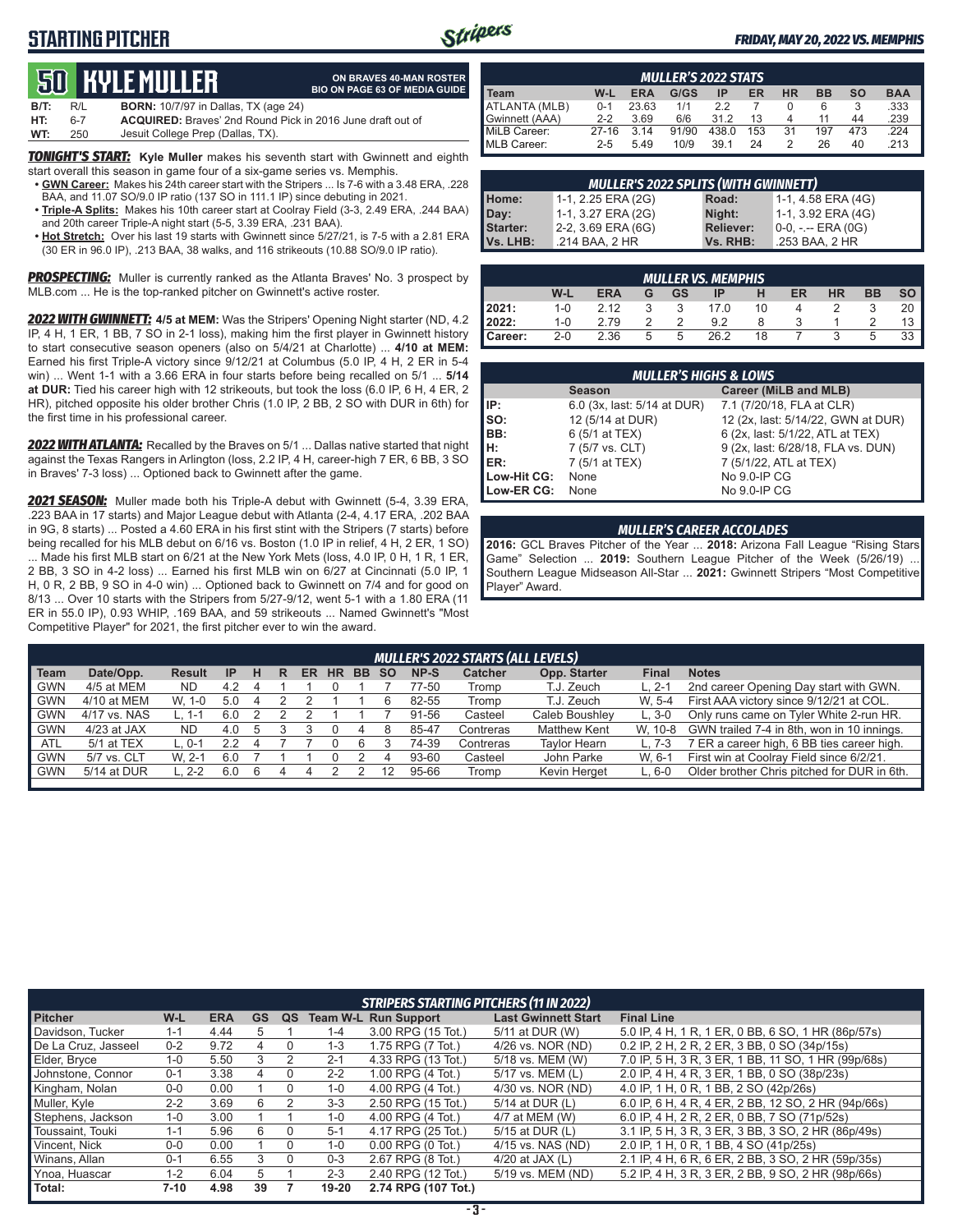### **BULLPEN**



#### *FRIDAY, MAY 20, 2022 VS. MEMPHIS*

| <b>STRIPERS PITCHING BREAKDOWN</b>                                                   |           |            |       |     |           |           |           |           |            |
|--------------------------------------------------------------------------------------|-----------|------------|-------|-----|-----------|-----------|-----------|-----------|------------|
|                                                                                      | $W-L$     | <b>ERA</b> | IP    | R   | <b>ER</b> | <b>HR</b> | <b>BB</b> | <b>SO</b> | <b>BAA</b> |
| Starters:                                                                            | $7 - 10$  | 4.98       | 171.2 | 103 | 95        | 25        | 73        | 197       | .246       |
| <b>Relievers:</b>                                                                    | $12 - 10$ | 3.96       | 170.2 | 83  | 75        | 20        | 52        | 223       | .239       |
| Total:                                                                               | $19 - 20$ | 4.44       | 342.1 | 186 | 169       | 45        | 125       | 420       | 242        |
| <b>Saves/Opp:</b> 7/12 (58.3%)<br><b>IR/Scored:</b> 43/7 (16.3%)<br><b>Holds: 13</b> |           |            |       |     |           |           |           |           |            |
| <b>BB/9.0 IP Ratio: 3.29 CG/SHO: 0/0</b><br><b>SO/9.0 IP Ratio: 11.04</b>            |           |            |       |     |           |           |           |           |            |

### **32 R.J. ALANIZ** *- RHP - 30 YRS - McALLEN, TX*

*RELIEF W/GWN:*2-1, 3.68 ERA in 12G *START W/GWN:*0-0, -.-- ERA in 0G *GF:*5 *HOLDS:*0 *SAVES:*1/1 *IR/SCORED:*4/0 *SCORELESS STREAK:*1G (1.1 IP)

- *LAST OUTING:*5/19 vs. MEM (win, 1.1 IP, 1 H, 0 R, 0 BB, 3 SO, 23p/16s) **• 2022: Is 2-0 with a 3.18 ERA (2 ER in 5.2 IP) in 5G in May** ... **4/7 at MEM:** Earned
- a save in his Gwinnett debut (1.0 IP, 0 H, 0 R, 1 SO), finishing off 5-2 win ... **5/3 vs. CLT:** Notched 50th career MiLB win and 1st with Gwinnett (1.1 IP, 2 H in 11-7 win).
- **• 2021:** Pitched for both Triple-A Louisville (1-3, 3.46 ERA, .286 BAA, 1 SV in 33G) and Cincinnati (0-0, 3.38 ERA, .111 BAA in 3G).
- **• Triple-A Stops:** Prior to joining Gwinnett, has pitched for Toledo (DET) from 2016- 17, Durham (TB) in 2018, Tacoma (SEA) in 2019, and Louisville (CIN) from 2019- 21 ... Was a part of Durham's Governors' Cup championship team in 2018.
- **• MLB Career:** 1-0, 8.35 ERA, .278 BAA, 0 SV in 15G (0 starts) with Seattle (2019) and Cincinnati (2019, 2021).
- **• Acquired:** MiLB FA (3/20/22) ... Originally signed by the Houston Astros as a nondrafted free agent (8/14/09).

### **53 BRAD BRACH** *- RHP - 36 YRS - FREEHOLD, NJ*

*RELIEF W/GWN:*2-0, 3.29 ERA in 11G *START W/GWN:*0-0, -.-- ERA in 0G *GF:*5 *HOLDS:*0 *SAVES:*1/1 *IR/SCORED:*2/0 *SCORELESS STREAK:*-2G (3 ER) *LAST OUTING:*5/15 at DUR (1.0 IP, 0 H, 1 R, 1 ER, 3 BB, 1 SO, 32p/17s)

- **• 2022: 4/12 vs. NAS:** On his 36th birthday, earned 1st save with Gwinnett, closing out 4-3 win (1.0 IP, 3 H, 2 ER, 1 BB) ... **4/23 at JAX:** Pitched scoreless 9th and 10th innings (2.0 IP, 1 H, 0 R, 1 SO) for his 2nd win in 10-8 victory ... **4/15-5/6:** Made 6 consecutive scoreless appearances (8.2 IP, 7 H, 1 BB, 8 SO).
- **• 2021:** In 35G with Cincinnati, was 1-2 with a 6.30 ERA, .254 BAA, and 1 save ... Also logged 8G with Triple-A Louisville (0-0, 0.00 ERA, 0 ER in 8.2 IP, 15 SO).
- **• Triple-A Stops:** Prior to joining Gwinnett, has pitched for Tucson (SD) from 2011- 13, Norfolk (BAL) in 2014, and Louisville (CIN) in 2021.
- **• MLB Career:** 38-29, 3.55 ERA, .232 BAA, 34 SV in 531G (0 starts) with San Diego (2011-13), Baltimore (2014-18), Atlanta (2018), Chicago Cubs (2019), New York Mets (2019-20), and Cincinnati (2021) ... Pitched in the MLB Postseason for Baltimore (2014, 2016) and Atlanta (2018).
- **• Acquired:** MiLB FA (3/19/22) ... Originally the San Diego Padres' 42nd-round pick in 2008 out of Monmouth University (West Long Branch, NJ).

# **57 BRANDON BRENNAN** *- RHP - 30 YRS - MISSION VIEJO, CA*

*RELIEF W/GWN:*0-1, 8.22 ERA in 12G *START W/GWN:*0-0, -.-- ERA in 0G *GF:*0 *HOLDS:*1 *SAVES:*0/0 *IR/SCORED:*2/2 *SCORELESS STREAK:*1G (2.0 IP)

- *LAST OUTING:*5/17 vs. MEM (2.0 IP, 1 H, 0 R, 0 BB, 3 SO, 27p/21s)
- **• 2022: Has struck out 3 batters in 6 of his 12 outings (20 SO in 15.1 IP total)**. **• 2021:** Made 32 relief appearances with Triple-A Worcester (Red Sox), going 1-2 with a 5.97 ERA, .293 BAA, and 1 save (1-for-4) ... Also made 1 MLB appearance with Boston, tossing 3.0 scoreless IP on 6/12 vs. Toronto.
- **• Triple-A Stops:** Prior to joining Gwinnett, has pitched for Charlotte (CWS) from 2017-18, Tacoma (SEA) in 2019, and Worcester (BOS) in 2021.
- **• MLB Career:** 3-6, 4.21 ERA, .214 BAA, 0 SV in 55G (0 starts) with Seattle (2019- 20) and Boston (2021).
- **• Acquired:** MiLB FA (3/10/22) ... Originally the Chicago White Sox' 4th-round pick in 2012 out of Orange Coast College (Costa Mesa, CA).

# **49 THOMAS BURROWS** *- LHP - 27 YRS - FLORENCE, AL*

*RELIEF W/GWN:*2-1, 3.77 ERA in 12G *START W/GWN:*0-0, -.-- ERA in 0G *GF:*0 *HOLDS:*2 *SAVES:*0/2 *IR/SCORED:*11/1 *SCORELESS STREAK:*2G (3.1 IP)

- *LAST OUTING:*5/17 vs. MEM (2.0 IP, 1 H, 0 R, 2 HB, 0 BB, 2 SO, 29p/17s)
- **• 2022: 4/6 at MEM:** Struck out his lone batter faced (Nolan Gorman), stranding 3 inherited runners and earning his first win of the year ... **4/30 vs. NOR:** Picked up 2nd win, logging 2.0 IP (1 H, 0 R) in combined 6-hit shutout (won 5-0).
- **• GWN Career:** 6-3, 3.58 ERA (39 ER in 98.0 IP), 6 SV in 74G (1 start) since 2019.
- **• 2021:** Spent entire year with Gwinnett, going 3-1 with a 2.64 ERA, .176 BAA, and 0 saves (0-for-1) in 35G (1 start) ... Led team in relief strikeouts (65).
- **• MLB Career:** Has yet to make his Major League debut.
- **• Acquired:** Via trade with Seattle (1/11/17) ... Originally the Seattle Mariners' 4thround pick in 2016 out of the University of Alabama.
- **• Accolades:** Earned Gwinnett's Community Service Award in 2019.

| <b>PITCHING SPLITS</b> |            |           |            |           | <b>PITCHING BY MONTH</b> |           |    |     |            |
|------------------------|------------|-----------|------------|-----------|--------------------------|-----------|----|-----|------------|
|                        | <b>BAA</b> | <b>HR</b> |            | W-L       | <b>ERA</b>               | <b>HR</b> | BB | SΟ  | <b>BAA</b> |
| Vs. LHB:               | .279       | 22        | April:     | $10 - 13$ | 4.01                     | 23        |    | 228 | .230       |
| Vs. RHB:               | .212       | 23        | Mav:       | $9 - 7$   | 5.07                     | 22        | 48 | 192 | .260       |
| <b>Bases Empty:</b>    | .225       | 23        | June:      | $0 - 0$   |                          |           |    |     |            |
| <b>Runners On:</b>     | .266       | 22        | July:      | $0 - 0$   | $ -$                     |           |    |     | ---        |
| <b>RISP:</b>           | .267       | 18        | August:    | $0 - 0$   | - --                     |           |    |     |            |
| Loaded:                | .391       |           | September: | $0 - 0$   |                          |           |    |     |            |

# **48 JESUS CRUZ** *- RHP - 27 YRS - SALINAS DE HIDALGO, MEXICO*

*RELIEF W/GWN:*0-0, 2.53 ERA in 9G *START W/GWN:*0-0, -.-- ERA in 0G

*GF:*5 *HOLDS:*1 *SAVES:*0/0 *IR/SCORED:*7/3 *SCORELESS STREAK:*1G (1.0 IP) *LAST OUTING:*5/18 vs. MEM (hold, 1.0 IP, 0 H, 0 R, 0 BB, 1 SO, 16p/10s)

- **• 2022:** Released by St. Louis on 3/30, signed with Atlanta on 4/6 ... **Since joining Gwinnett on 4/15, 6 of his 9G have been scoreless (10.2 IP, 3 ER)**.
- **• 2021:** Logged 37 relief appearances with Triple-A Memphis, going 0-3 with a 3.06 ERA, .223 BAA, and 3 SV (3-for-5) ... Pitched for Aguilas de Mexicali in the Mexican Pacific Winter League (0-1, 2.66 ERA in 21G).
- **• Triple-A Stops:** Prior to joining Gwinnett, pitched for Memphis (STL) in 2019 and 2021 ... Combined to go 6-10 with a 5.42 ERA, .246 BAA, and 3 SV in 100G.
- **• MLB Career:** 0-0, 18.00 ERA, .600 BAA, 0 SV in 1G (0 starts) with St. Louis (2020). **• Acquired:** MiLB FA (4/6/22) ... Originally signed by the St. Louis Cardinals as a
- non-drafted free agent (7/2/17).

# **60 JASSEEL DE LA CRUZ** *- RHP - 24 YRS - HATO MAYOR, D.R.*

|         | RELIEF W/GWN: 0-0, 4.50 ERA in 3G |                                                                         | <b>START W/GWN: 0-2, 9.72 ERA in 4G</b> |
|---------|-----------------------------------|-------------------------------------------------------------------------|-----------------------------------------|
| GF: $2$ |                                   | HOLDS: 0 SAVES: 0/0 IR/SCORED: 0/0 SCORELESS STREAK: 1G (2.0 IP)        |                                         |
|         |                                   | <b>LAST OUTING:</b> 5/13 at DUR (2.0 IP, 1 H, 0 R, 1 BB, 2 SO, 32p/18s) |                                         |

- **• 2022:** Was on Gwinnett's Opening Night roster for the 2nd straight season ... Opened the year in the rotation (0-2, 9.72 ERA in 4 starts from 4/9-4/26).
- **• GWN Career:** 1-5, 7.21 ERA (55 ER in 68.2 IP), 0 SV in 27G (19 starts) since 2021 **• 2021:** Made his Triple-A debut with the Stripers, going 1-3 with a 7.03 ERA, 1.70
- WHIP, and .278 BAA in 20G (15 starts) ... Was on the 7-day IL from 8/16-9/15. **• MLB Career:** Has yet to debut in the Majors despite recalls in 2020 and 2021.
- **• Acquired:** MiLB FA (3/13/22) ... Originally signed by the Atlanta Braves as a NDFA (6/1/15) ... Non-tendered and elected free agency (11/30/21).
- **• Accolades:** Won FSL Pitcher of the Week award on 5/19/19 after throwing the first no-hitter in Florida Fire Frogs history on 5/18/19 vs. Jupiter (9.0 IP, 2 BB, 4 SO).

### **55 SETH ELLEDGE** *- RHP - 25 YRS - DALLAS, TX*

*RELIEF W/GWN:*1-1, 2.13 ERA in 10G *START W/GWN:*0-0, -.-- ERA in 0G *GF:*1 *HOLDS:*1 *SAVES:*0/0 *IR/SCORED:*2/0 *SCORELESS STREAK:*5G (7.0 IP) *LAST OUTING:*5/15 at DUR (1.0 IP, 1 H, 0 R, 0 BB, 3 SO, 20p/12s)

- **• 2022: Riding 5G scoreless streak since 4/29 (7.0 IP, 2 H, 1 BB, 14 SO, .087 BAA) ... 4/29 vs. NOR:** Earned first win with Gwinnett, tossing 2.0 IP (0 H, 0 R, 0 BB, 4 SO) as part of combined 4-hit shutout in 8-0 victory.
- **• 2021:** Pitched for both Triple-A Memphis (2-2, 6.56 ERA, .299 BAA, 2 SV in 30G) and St. Louis (0-0, 4.63 ERA, .302 BAA, 0 SV in 11G).
- **• Triple-A Stops:** Prior to joining Gwinnett, has pitched for Memphis (STL) from 2019-21 (5-3, 5.66 ERA, .270 BAA, 2 SV in 51G) ... Also appeared for the Redbirds in the 2018 PCL Playoffs (0-0, 0.00 ERA in 1G).
- **• MLB Career:** 1-0, 4.63 ERA, .282 BAA, 0 SV in 23G with St. Louis (2020-21).
- **• Acquired:** MiLB FA (3/30/22) ... Originally the Seattle Mariners' 4th-round pick in 2017 out of Dallas Baptist University (TX).

# **39 NOLAN KINGHAM** *- RHP - 25 YRS - LAS VEGAS, NV*

|       | <b>RELIEF W/GWN: 1-0, 2.76 ERA in 9G</b> | <b>START W/GWN: 0-0, 0.00 ERA in 1G</b>                                |
|-------|------------------------------------------|------------------------------------------------------------------------|
| GF: 0 |                                          | HOLDS: 0 SAVES: 0/0 IR/SCORED: 9/0 SCORELESS STREAK: 2G (3.2 IP)       |
|       |                                          | <b>LAST OUTING:</b> 5/15 at DUR (1.2 IP 0 H, 0 R, 0 BB, 2 SO, 17p/14s) |

- **• 2022: 4/5-4/20:** Opened season with 5 consecutive scoreless outings, totaling 9.1 IP (3 H, 1 BB, 8 SO, .103 BAA) ... **4/30 vs. NOR:** Made spot start, pitching 4.0 innings (1 H, 1 BB, 2 SO) in combined 6-hit shutout (won 5-0) ... **5/10 at DUR:** earned 1st career Triple-A win in 16th outing (2.0 IP, 0 H, 0 R, 3 SO).
- **• GWN Career:** 1-5, 6.89 ERA (38 ER in 49.2 IP), 0 SV in 17G (7 starts) since 2021. **• 2021:** Pitched for both Double-A Mississippi (6-1, 2.08 ERA, .225 BAA, 2 SV in 12G) and Gwinnett (0-5, 10.13 ERA, .365 BAA in 7G) ... Named Double-A South
- Pitcher of the Month for June (3-0, 0.83 ERA, 0.83 WHIP, .193 BAA in 5 starts) ... Served as the M-Braves' closer during the Double-A South Championship Series, going 3-for-3 in save chances (2.1 IP, 1 H, 0 R, 0 BB, 2 SO) ... Got the final 3 outs of Mississippi's 2-1 win over Montgomery in Game 5, clinching the title.
- **• MLB Career:** Has yet to make his Major League debut.
- **• Acquired:** Braves' 12th-round pick in 2018 out of the University of Texas.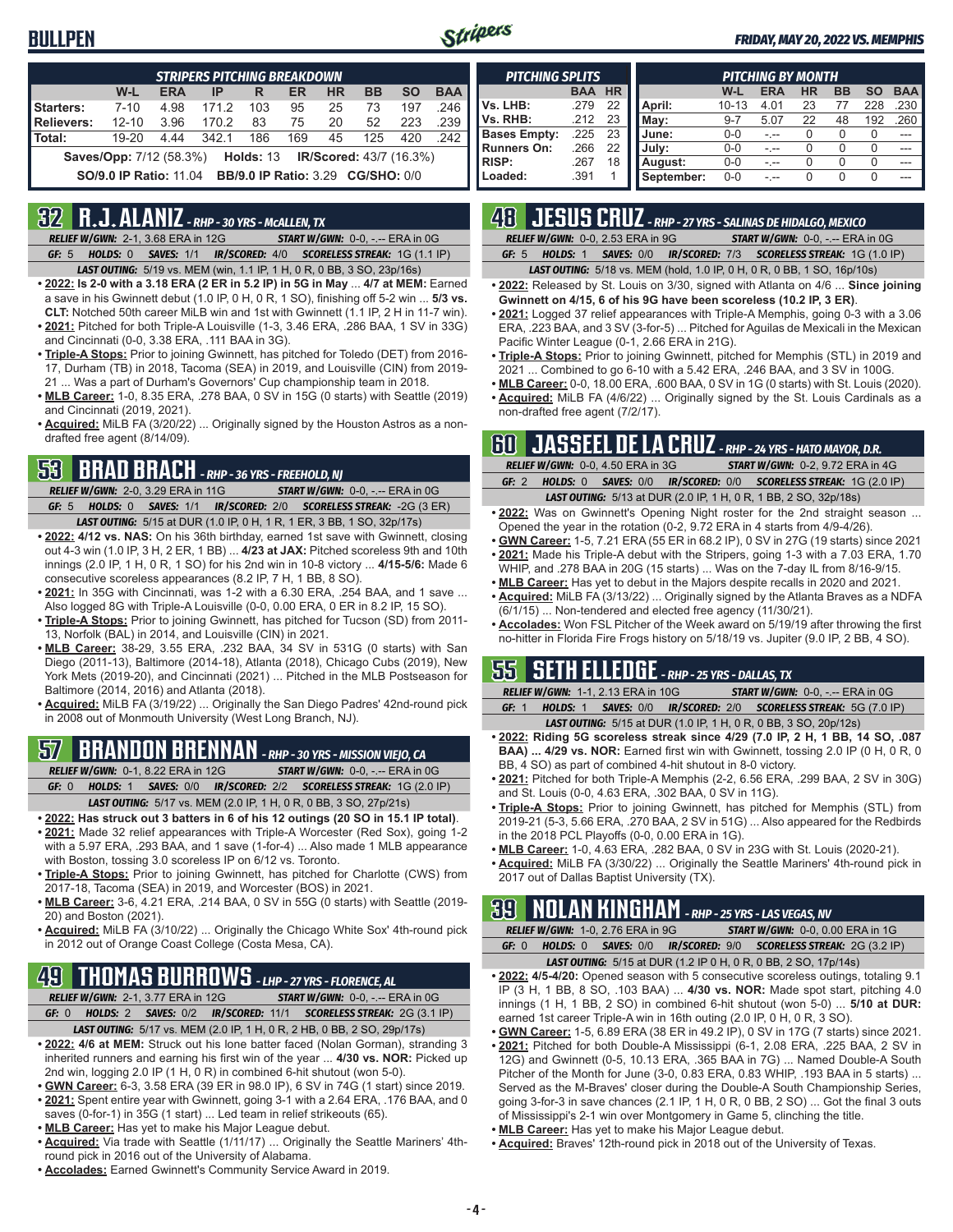# **58 DYLAN LEE** *- LHP - 27 YRS - DINUBA, CA*

**BULLPEN**

*RELIEF W/GWN:*1-1, 1.84 ERA in 13G *START W/GWN:*0-0, -.-- ERA in 0G

*GF:*6 *HOLDS:*1 *SAVES:*1/1 *IR/SCORED:*2/0 *SCORELESS STREAK:*1G (1.0 IP) *LAST OUTING:*5/18 vs. MEM (save, 1.0 IP, 1 H, 0 R, 0 BB, 0 SO, 13p/8s)

- **• 2022:** Recalled by Atlanta on 4/19, did not pitch (optioned on 4/20) ... **5/8 vs. CLT:** Logged 2.0 IP (1 H, 0 R, 4 SO) for 1st win of the year in 6-5 comeback ... **5/18 vs. MEM:** Locked down 1st save of the season (1.0 IP, 1 H, 0 R) in 4-3 win.
- **• GWN Career:** 6-2, 1.61 ERA (11 ER in 61.1 IP), 2 SV in 48G since 2021.
- **• 2021:** Named Stripers' Most Outstanding Reliever (5-1, 1.54 ERA, .176 BAA, 1 SV in 35G) ... Led GWN relievers (min. 30.0 IP) in BAA, ranked 2nd in ERA.
- **• 2021 w/ATL:** Made his MLB debut with the Braves, logging 2G in relief in October (0-0, 9.00 ERA, .333 BAA) ... Also made his MLB Postseason debut (0-0, 6.00 ERA, .286 BAA in 3G, 1 start) ... Started Game 4 of the World Series vs. Houston on 10/30 (ND, 0.1 IP, 1 H, 1 ER, 2 BB, 1 SO), becoming the 1st pitcher in MLB history to make his 1st career start in the World Series.
- **• MLB Career:** 0-0, 9.00 ERA, .333 BAA, 0 SV in 2G (0 starts) with Atlanta (2021). **• Acquired:** MiLB FA (4/15/21) ... Originally the Miami Marlins' 10th-round pick in 2016 out of Fresno State University.

# **56 BRANDYN SITTINGER** *- LHP - 27 YRS - ELYRIA, OH*

*RELIEF W/GWN:*1-2, 7.98 ERA in 11G *START W/GWN:*0-0, -.-- ERA in 0G

- *GF:*1 *HOLDS:*1 *SAVES:*0/1 *IR/SCORED:*1/1 *SCORELESS STREAK:*-3G (5 ER) *LAST OUTING:*5/17 vs. MEM (2.0 IP, 4 H, 3 ER, 2 HR, 0 BB, 1 SO, 34p/28s)
- **• 2022: 4/12 vs. NAS:** Earned his 1st win with Gwinnett (2.0 IP, 2 H, 0 R in 4-3 win) ...**4/12-4/19:** Had 3 straight 2.0-inning scoreless outings (6.0 IP, 5 H, 2 BB, 7 SO).
- **• 2021:** Split time between Double-A Amarillo (0-1, 3.94 ERA, .196 BAA, 1 SV in 12G) and Triple-A Reno (1-1, 4.24 ERA, .209 BAA, 4 SV in 23G) of the Arizona organization ... Also made his MLB debut (0-1, 7.71 ERA, .294 BAA, 0 SV in 5G).
- **• Triple-A Stops:** Prior to joining Gwinnett, had only pitched with Reno in 2021.
- **• MLB Career:** 0-1, 7.71 ERA, .294 BAA, 0 SV in 5G (0 starts) with Arizona (2021). **• Acquired:** MiLB FA (2/20/22) ... Originally the Detroit Tigers' 17th-round pick in 2016 out of Ashland University (Ashland, OH).

# **59 MICHAEL TONKIN** *- RHP - 32 YRS - GLENDALE, CA*

*RELIEF W/GWN:*3-0, 3.38 ERA in 11G *START W/GWN:*0-0, -.-- ERA in 0G *GF:*8 *HOLDS:*1 *SAVES:*3/4 *IR/SCORED:*0/0 *SCORELESS STREAK:*1G (1.0 IP)

*LAST OUTING:*5/19 vs. MEM (save, 1.0 IP, 0 H, 0 R, 0 BB, 1 SO, 16p/8s)

- **• 2022: 4/6 at MEM:** In his 1st outing in affiliated MiLB since 2019 (with Triple-A Reno), earned a save in his Stripers debut (1.0 IP, 1 H, 0 R, 1 SO in 5-3 win) ... **4/26 vs. NOR:** Earned 1st win with Gwinnett despite blown save (1.0 IP, 1 H, 1 ER, 1 HR, 2 SO) in 7-6 walk-off victory ... **5/5 vs. CLT:** Struck out all 3 batters faced to get the win in last-at-bat 3-2 triumph.
- **• 2021:** Pitched for the Long Island Ducks of the Atlantic League (2-1, 0.53 ERA, 9 SV in 16G), Tijuana of the Mexican League (2-1, 2.00 ERA in 6G), and Aguilas of the Dominican Winter League (1-0, 0.68 ERA in 13G).
- **• Triple-A Stops:** Before joining Gwinnett, pitched for Rochester (MIN) from 2013- 17, San Antonio (MIL) in 2019, and Reno (ARI) in 2019.
- **• MLB Career:** 3-3, 4.43 ERA, .269 BAA, 0 SV in 141G with Minnesota (2013-17).
- **• Acquired:** MiLB FA (1/11/22) ... Originally the Minnesota Twins' 30th-round pick in 2008 out of Palmdale High School (CA).

# **54 NICK VINCENT** *- RHP - 35 YRS - RAMONA, CA*

- *RELIEF W/GWN:*0-3, 6.35 ERA in 10G *START W/GWN:*0-0, 0.00 ERA in 1G *GF:*4 *HOLDS:*2 *SAVES:*0/1 *IR/SCORED:*2/0 *SCORELESS STREAK:*-2G (2 ER) *LAST OUTING:*5/17 vs. MEM (1.0 IP, 2 H, 1 R, 1 ER, 0 BB, 3 SO, 19p/14s)
- **• 2022: 4/15 vs. NAS:** In his 1st Triple-A start since 2008 with Portland, tossed 2.0 scoreless IP (1 H, 1 BB, 4 SO) in an eventual 2-1 win ... **4/29 vs. NOR:** Struck out 4 over 2.0 hitless innings to finish 4-hit shutout in 8-0 win.
- **• 2021:** Opened the season with the Texas Rangers, pitching for Triple-A Round Rock (0-0, 4.11 ERA, .273 BAA in 15G) ... Released on 6/22 ... Signed by the Minnesota Twins on 6/23 and joined Triple-A St. Paul (3-1, 4.55 ERA, .228 BAA, 6 SV in 24G) ... Had his contract selected on 8/10 and logged 7G for the Twins (1-0, 0.71 ERA, .146 BAA, 0 SV).
- **• Triple-A Stops:** Prior to joining Gwinnett, has pitched for 7 Triple-A teams: Portland (SD, 2008), Tucson (SD, 2012-13), El Paso (SD, 2015), Sacramento (SF, 2019), Lehigh Valley (PHI, 2019), Round Rock (TEX, 2021), and St. Paul (MIN, 2021).
- **• MLB Career:** 23-23, 3.30 ERA, .236 BAA, 7 SV in 412G with San Diego (2012-15), Seattle (2016-18), San Francisco (2019), Philadelphia (2019), Miami (2020), and Minnesota (2021).
- **• Acquired:** MiLB FA (3/16/22) ... Originally the San Diego Padres' 18th-round pick in 2008 out of Cal State Long Beach.

# **33 VICTOR VODNIK** *- RHP - 22 YRS - WHITTIER, CA*

*RELIEF W/GWN:*0-0, 0.00 ERA in 1G *START W/GWN:*0-0, -.-- ERA in 0G

*GF:*0 *HOLDS:*1 *SAVES:*0/0 *IR/SCORED:*0/0 *SCORELESS STREAK:*1G (1.0 IP) *LAST OUTING:*5/19 vs. MEM (hold, 1.0 IP, 0 H, 0 R, 2 BB, 0 SO, 21p/10s)

- **• Prospecting:** Currently ranked the Braves' No. 12 prospect (MLB.com).
- **• 2022:** Opened with Double-A Mississippi, logged 7G in relief (0-0, 0.00 ERA, 0 R in 7.0 IP, .167 BAA, 3 BB, 14 SO) ... Transferred to Gwinnett on 5/17 ... **5/19 vs. MEM:** Made his Triple-A debut (hold, 1.0 IP, 0 H, 0 R, 2 BB, 0 SO).
- **• 2021:** Made 11 starts with Mississippi during his Double-A debut (1-4, 5.35 ERA, .252 BAA, 22 BB, 41 SO in 33.2 IP) ... Was on the Injured List twice, from 5/30-7/8 and from 8/16-9/29 (missed Postseason) ... **8/13 vs. BLX:** In his final outing of the year, started and tossed 5.0 hitless innings (1 BB, 9 SO) for his lone win in a 4-1 victory ... After the season, pitched for Peoria of the Arizona Fall League (2-2, 5.70 ERA in 6G, 4 starts) and was named to the "Rising Stars" game.
- **• MLB Career:** Has yet to make his Major League debut.
- **• Acquired:** Braves' 14th-round pick in 2018 out of Rialto High School (CA).

|                | <b>BULLPEN USAGE (PITCHES THROWN IN LAST 7 DAYS)</b> |      |          |      |      |                                                       |      |  |  |  |
|----------------|------------------------------------------------------|------|----------|------|------|-------------------------------------------------------|------|--|--|--|
| <b>Pitcher</b> | 5/13                                                 | 5/14 | 5/15     | 5/16 | 5/17 | 5/18                                                  | 5/19 |  |  |  |
| Alaniz         |                                                      |      | 19       |      |      |                                                       | 23   |  |  |  |
| <b>Brach</b>   |                                                      |      | 32       |      |      |                                                       |      |  |  |  |
| <b>Brennan</b> | 35                                                   |      |          |      | 27   |                                                       |      |  |  |  |
| <b>Burrows</b> |                                                      |      |          |      | 29   |                                                       |      |  |  |  |
| Cruz           |                                                      | 9    |          |      |      | 16                                                    |      |  |  |  |
| De La Cruz     | 32                                                   |      |          |      |      |                                                       |      |  |  |  |
| Elledge        |                                                      |      | 20       |      |      |                                                       |      |  |  |  |
| Johnstone      |                                                      |      |          |      | 38   |                                                       |      |  |  |  |
| Kingham        |                                                      |      |          |      |      |                                                       |      |  |  |  |
| Lee            |                                                      | 24   |          |      |      | 13                                                    |      |  |  |  |
| Sittinger      |                                                      |      |          |      | 34   |                                                       |      |  |  |  |
| <b>Tonkin</b>  | 19                                                   |      |          |      |      |                                                       | 16   |  |  |  |
| Vincent        |                                                      |      |          |      | 19   |                                                       |      |  |  |  |
| Vodnik         | 17 (MIS)                                             |      | 23 (MIS) |      |      |                                                       | 21   |  |  |  |
|                | <b>BOLD</b> = Pitches thrown in spot start           |      |          |      |      | Italics = Pitches thrown for team other than Gwinnett |      |  |  |  |

| Length |              |              |  |  |  |  |  |  |
|--------|--------------|--------------|--|--|--|--|--|--|
|        | <b>Dates</b> | <b>Stats</b> |  |  |  |  |  |  |
|        |              |              |  |  |  |  |  |  |
|        |              |              |  |  |  |  |  |  |
|        |              |              |  |  |  |  |  |  |
|        |              |              |  |  |  |  |  |  |
|        |              |              |  |  |  |  |  |  |
|        |              |              |  |  |  |  |  |  |
|        |              |              |  |  |  |  |  |  |
|        |              |              |  |  |  |  |  |  |

| <b>PITCHER AWARDS &amp; HONORS</b> |                   |              |  |  |  |  |
|------------------------------------|-------------------|--------------|--|--|--|--|
| <b>Pitcher</b>                     | <b>Award/Date</b> | <b>Stats</b> |  |  |  |  |
|                                    |                   |              |  |  |  |  |
|                                    |                   |              |  |  |  |  |
|                                    |                   |              |  |  |  |  |
|                                    |                   |              |  |  |  |  |
|                                    |                   |              |  |  |  |  |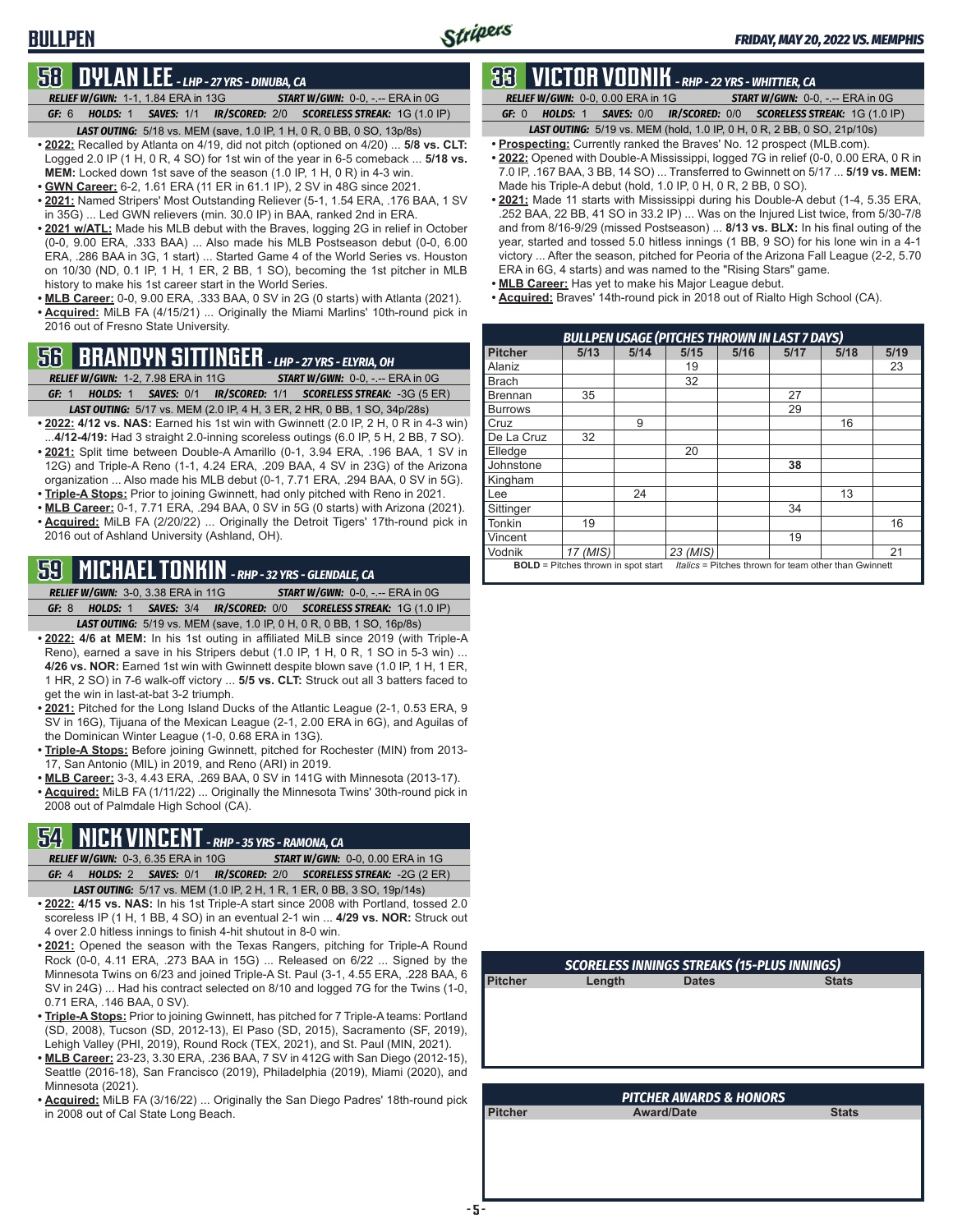#### Stripers **BATTERS** *FRIDAY, MAY 20, 2022 VS. MEMPHIS TOTAL:* .258, 39 HR, .733 OPS *RISP:* .247, 7 HR, .699 OPS *RUNS/INNING: 1 2 3 4 5 6 7 8 9 X TOT Vs. LHP:* .267, 13 HR, .798 OPS *RISP/2O:* .252, 2 HR, .675 OPS **Stripers:** 25 27 33 16 20 11 17 10 16 2 177 *Vs. RHP:* .254, 26 HR, .711 OPS *LOADED:* .333, 0 HR, .786 OPS **Opponents:** 24 11 23 25 26 23 25 15 13 1 186

|                  |                          |    |                          |           |                |                |                | <b>HOME RUNS</b> |                     |                                           |            | <b>MULTI-GAMES</b> |           |
|------------------|--------------------------|----|--------------------------|-----------|----------------|----------------|----------------|------------------|---------------------|-------------------------------------------|------------|--------------------|-----------|
| Player           | 1 <sub>R</sub>           | 2R | 3R                       | <b>GS</b> | Tot.           |                | Off LH Off RH  | Team W-L         | <b>Career w/GWN</b> | Last HR with Gwinnett (Regular Season)    | <b>Hit</b> | <b>RBI</b>         | <b>HR</b> |
| Acuña Jr.        |                          |    |                          |           |                |                |                | $0 - 0$          | 10 HR               | 4/17/18 vs. SWB, 2R (LH Josh Rogers)      | 3          |                    |           |
| Casteel          | 4                        |    | $\overline{\phantom{a}}$ |           | 4              | 2              | 2              | $2 - 2$          | 12 HR               | 5/7/22 vs. CLT. 1R (LH John Parke)        | 2          |                    |           |
| Contreras        | $\overline{\phantom{0}}$ |    | $\overline{\phantom{a}}$ |           |                |                | ۰              | $0 - 0$          | 9 HR                | 9/7/21 at COL, 1R (LH Kirk McCarty)       | 4          |                    |           |
| Dean             |                          |    |                          |           |                |                |                | $0 - 0$          | $0$ HR              |                                           | 3          | 2                  |           |
| De Hoyos         | ۰.                       |    | $\overline{\phantom{a}}$ | ٠         |                | ٠              |                | $0 - 0$          | $0$ HR              |                                           |            |                    |           |
| Demeritte        | $\overline{\phantom{0}}$ |    |                          |           | $\overline{2}$ |                | $\overline{2}$ | $0 - 2$          | 43 HR               | 4/14/22 vs. NAS, 2R (RH Jason Alexander)  | 3          | 2                  |           |
| DeShields        | ۰.                       |    |                          |           |                |                |                | $0 - 0$          | $0$ HR              |                                           | ⇁          | 2                  |           |
| <b>Dickerson</b> |                          |    | $\overline{\phantom{a}}$ |           | 2              |                |                | $2 - 0$          | $2$ HR              | 5/19/22 vs. MEM, 2R (LH Zack Thompson)    | 4          |                    |           |
| Goins            |                          |    |                          |           |                |                |                | $0 - 0$          | 6 HR                | 9/14/21 vs. NAS, 1R (RH Josh Lindblom)    | 4          |                    |           |
| Gonzalez         | ۰.                       |    | $\overline{\phantom{a}}$ |           |                |                |                | $0 - 0$          | 0 HR                |                                           | 2          |                    |           |
| Gosselin         | 2                        |    |                          |           | 3              |                | 3              | $1 - 1$          | <b>15 HR</b>        | 5/15/22 at DUR, 1R (RH Luke Bard)         | 9          | 2                  |           |
| Jenista          | 3                        |    |                          |           |                |                | 3              | $3-0$            | 4 HR                | 4/12/22 vs. NAS, 1R (LH Rex Brothers)     |            | 3                  |           |
| Nogowski         |                          |    | $\overline{\phantom{a}}$ |           | 2              |                | 2              | $1 - 1$          | $2$ HR              | 5/15/22 at DUR. 1R (RH Luke Bard)         | 5          | 3                  |           |
| H. Perez         |                          |    | $\overline{\phantom{a}}$ | ۰         | 2              |                |                | $2 - 0$          | 2 HR                | 5/7/22 vs. CLT. 2R (LH John Parke)        | 3          |                    |           |
| Shewmake         | 2                        |    |                          |           | 2              |                |                | $2 - 0$          | 2 HR                | 4/27/22 vs. NOR, 1R (RH Matt Vogel)       | 10         |                    |           |
| Tromp            | 3                        | 3  | $\overline{2}$           |           | 8              | $\overline{2}$ | 6              | $3 - 4$          | 8 HR                | 5/12/22 at DUR, 3R (RH Miller Hogan)      | 8          | 5                  |           |
| Tucker           | 2                        |    | $\overline{\phantom{a}}$ | ٠         | 2              |                | 2              | $0 - 2$          | 2 HR                | 5/15/22 at DUR, 1R (RH Easton McGee)      |            | 3                  |           |
| Valaika          | 3                        | 3  | $\overline{\phantom{a}}$ |           | 6              |                | $\overline{2}$ | $5 - 1$          | 6 HR                | 5/13/22 at DUR, 1R (LH Josh Fleming)      | 11         |                    |           |
| <b>Naters</b>    | 2                        |    | $\overline{\phantom{a}}$ |           | 2              |                |                | $2 - 0$          | 15 HR               | 5/11/22 at DUR, Leadoff (RH Tommy Romero) | 3          |                    |           |
| Total:           | 24                       | 12 | 3                        | 0         | 39             |                |                |                  |                     |                                           |            |                    |           |

**Back-to-Back Homers (1x) Leadoff (Game) Homers (2x): Walk-Off Homers (0x): Walk-Off Homers (0x): None None Walk-Off Homers (0x): Walk-Off Homers (0x): Walk-Off Homers (0x): Waters (2x: 5/3 vs. CLT, 5/11 at** Nogowski (2R) / Jenista, 4/12 vs. NAS (2nd Inning) Waters (2x: 5/3 vs. CLT, 5/11 at DUR) None

|             | $\frac{1}{2}$ |
|-------------|---------------|
| <b>None</b> |               |

| <b>STRIPERS BATTING BY MONTH</b> |            |    |    |    |           |            |           |            |            |            |
|----------------------------------|------------|----|----|----|-----------|------------|-----------|------------|------------|------------|
|                                  | <b>AVG</b> | G  | 2B | 3B | <b>HR</b> | <b>RBI</b> | <b>SB</b> | <b>OBP</b> | <b>SLG</b> | <b>OPS</b> |
| April:                           | .249       | 23 | 39 | 4  | 17        | 85         | 22        | .321       | .377       | .698       |
| $\blacksquare$ May:              | .270       | 16 | 32 | 0  | 22        | 78         | 8         | .329       | .453       | .782       |
| <b>June:</b>                     |            |    |    |    |           |            |           |            |            |            |
| July                             |            |    |    |    |           |            |           |            |            |            |
| August:                          |            |    |    |    |           |            |           |            |            |            |
| September:                       |            |    |    |    |           |            |           |            |            |            |

|--|

*SEASON WITH GWN:*.200, 4 HR, 6 RBI, 0 SB, .843 OPS *HIT STREAK:* -1G (0-3) *5/19 vs. MEM:*DNP *MEM SERIES:* .--- (0-0)

**9 RYAN CASTEEL** *- C - 30 YRS - CHATTANOOGA, TN*

- **• 2022:** Of his 7 hits, 4 are solo homers (4/9 at MEM, 4/14 vs. NAS, 4/23 at JAX, 5/7 vs. CLT) ... **4/30 vs. NOR:** Tallied his first triple with Gwinnett (1-for-4, 2 RBI).
- **• GWN Career:** .220 (42-for-191), 6 2B, 1 3B, 12 HR, 34 RBI in 78G since 2021. **• 2021:** Spent the entire year with Gwinnett, batting .224 (6 2B, 8 HR, 13 R, 28 RBI, .716 OPS) in 68G ... Led the club in pinch-hit at-bats (28) and hits with the bases
- loaded (4-for-6, .667, 2 2B, 1 HR, 12 RBI, 2.125 OPS). **• Triple-A Stops:** Prior to Gwinnett, played for Albuquerque (COL) from 2015-16.
- **• MLB Career:** Has yet to make his Major League debut.
- **• Acquired:** MiLB FA (11/29/21) ... On his 3rd contract with Atlanta (also signed on 1/24/19 and 3/14/21) ... Originally the Colorado Rockies' 17th-round pick in 2010 out of Cleveland State Community College (Cleveland, TN).

# **26 DELINO DESHIELDS JR.** *- OF - 29 YRS - EASTON, MD*

*SEASON WITH GWN:*.267, 0 HR, 10 RBI, 8 SB, .707 OPS *HIT STREAK:* -1G (0-2) *5/19 vs. MEM:*0-2, SF, RBI *MEM SERIES:* .400 (2-5), 2 RBI

- **• IL Leaderboard:** Entering 5/20, ranks in steals (T-14th, 8).
- **• 2022: 4/21-5/5:** Posted 11G on-base streak (.289, 11-for-38, 2 2B, 7 R, 6 RBI, 3 SB, 8 BB, .417 OBP) ... Has pair of 2-steal games (4/19 at JAX, 5/10 at DUR).
- **• 2021:** Played in the Texas, Boston, and Cincinnati orgs ... Spent time with Round Rock (TEX) and Worcester (BOS) in Triple-A (.252, 13 2B, 2 3B, 6 HR, 22 RBI, 21 SB in 84G) ... Finished with the Reds (.255, 5 2B, 1 HR, 6 RBI, 2 SB in 25G).
- **• Triple-A Stops:** Prior to joining Gwinnett, played for Round Rock (TEX, 2015-16, 2018, 2021), Nashville (TEX, 2019), and Worcester (BOS, 2021).
- **• MLB Career:** .246, 81 2B, 19 3B, 19 HR, 139 RBI, 111 SB in 601G with Texas (2015-19), Cleveland (2020), and Cincinnati (2021) ... Played for Texas (2015) and Cleveland (2020) in MLB Postseason (.290, 3 2B, 2 RBI, 1 SB in 7G).
- **• Acquired:** MiLB FA (4/5/22) after being released by Miami (4/3/22) ... Originally the Texas Rangers' 1st-round pick (3rd overall) in 2014 out of Woodward Academy (College Park, GA).
- **• Bloodlines:** Is the son of Delino DeShields, 13-year MLB infielder (MON, LAD, STL, BAL, CHC) from 1990-2002 ... Finished 2nd in NL R.O.Y. voting in 1990.

| <b>PINCH HITTERS</b> |       |           |   |   |    |    |           |            |           |           |
|----------------------|-------|-----------|---|---|----|----|-----------|------------|-----------|-----------|
| Player               | AVG.  | <b>AB</b> | R | н | 2B | 3B | <b>HR</b> | <b>RBI</b> | <b>BB</b> | <b>SO</b> |
| Contreras            | 1.000 |           | O |   | 0  | 0  |           | O          |           |           |
| Jenista              | .000  |           | 0 |   | 0  | 0  |           |            |           |           |
| Totals:              | .500  | 2         | 0 |   | 0  | 0  | 0         | 0          |           |           |
|                      |       |           |   |   |    |    |           |            |           |           |
|                      |       |           |   |   |    |    |           |            |           |           |

# **30 ALEX DICKERSON** *- OF - 31 YRS - POWAY, CA*

*SEASON WITH GWN:*.222, 2 HR, 4 RBI, 0 SB, .620 OPS *HIT STREAK:* 1G (2-3)

*5/19 vs. MEM:*2-3, HR, 2 R, 2 RBI *MEM SERIES:* .286 (2-7), HR, 2 RBI

- **• 2022 w/GWN: 5/19 vs. MEM:** Blasted game-winning 2-run HR (#2) for 5-3 win. **• 2022 w/ATL:** Was on the Braves' Opening Day roster, hit .121 (4-for-33, 1 HR, 3
- R, 2 RBI) in 13G ... DFA'd on 4/28, outrighted to Gwinnett on 4/30.
- **• 2021:** Logged 111G with San Francisco (.233, 10 2B, 2 3B, 13 HR, 38 RBI, 1 SB, .724 OPS) ... Set MLB career highs in games, hits (66), homers, and RBI ... Also played 11G with Triple-A Sacramento (.289, 3 2B, 2 HR, 4 RBI).
- **• Triple-A Stops:** Prior to joining Gwinnett, played for El Paso (SD, 2015-16, 2019) and Sacramento (2019, 2021) ... Was PCL Rookie of the Year and Postseason All-Star in 2015 (.307, 36 2B, 9 3B, 12 HR, 82 R, 71 RBI, .877 OPS in 125G).
- **• MLB Career:** .255, 49 2B, 8 3B, 40 HR, 132 RBI, 7 SB, .785 OPS in 339G with San Diego (2016, 2019), San Francisco (2019-21), and Atlanta (2022) ... Made MLB Postseason debut with Giants in 2021 (.000, 0-for-4 in 4G).
- **• Acquired:** MLB FA (3/16/22) ... Originally the Pittsburgh Pirates' 3rd-round pick in 2011 out of the University of Indiana.

# **13 VICTOR DE HOYOS** *- C - 24 YRS - LORICA, COLOMBIA*

*SEASON WITH GWN:*.---, 0 HR, 0 RBI, 0 SB, .--- OPS *HIT STREAK:* 0G (0-0) *5/19 vs. MEM:*DNP *MEM SERIES:* .--- (0-0)

- **• 2022:** Opened with Class-A Augusta, batting .333 (6-for-18, 2 2B, 1 HR, 3 R, 4 RBI, 1.040 OPS) in 6G ... Promoted to Gwinnett on 5/10 for Triple-A debut ... When he plays, it will be his first action above the Class-A level.
- **• 2021:** Split time between the FCL Braves (.111, 1-for-9 in 3G) and Augusta (.257, 26-for-101, 3 2B, 5 HR, 14 R, 13 RBI in 28G).
- **• MLB Career:** Has yet to debut in the Majors.
- **• Acquired:** Braves' NDFA (7/2/16) out of Colombia.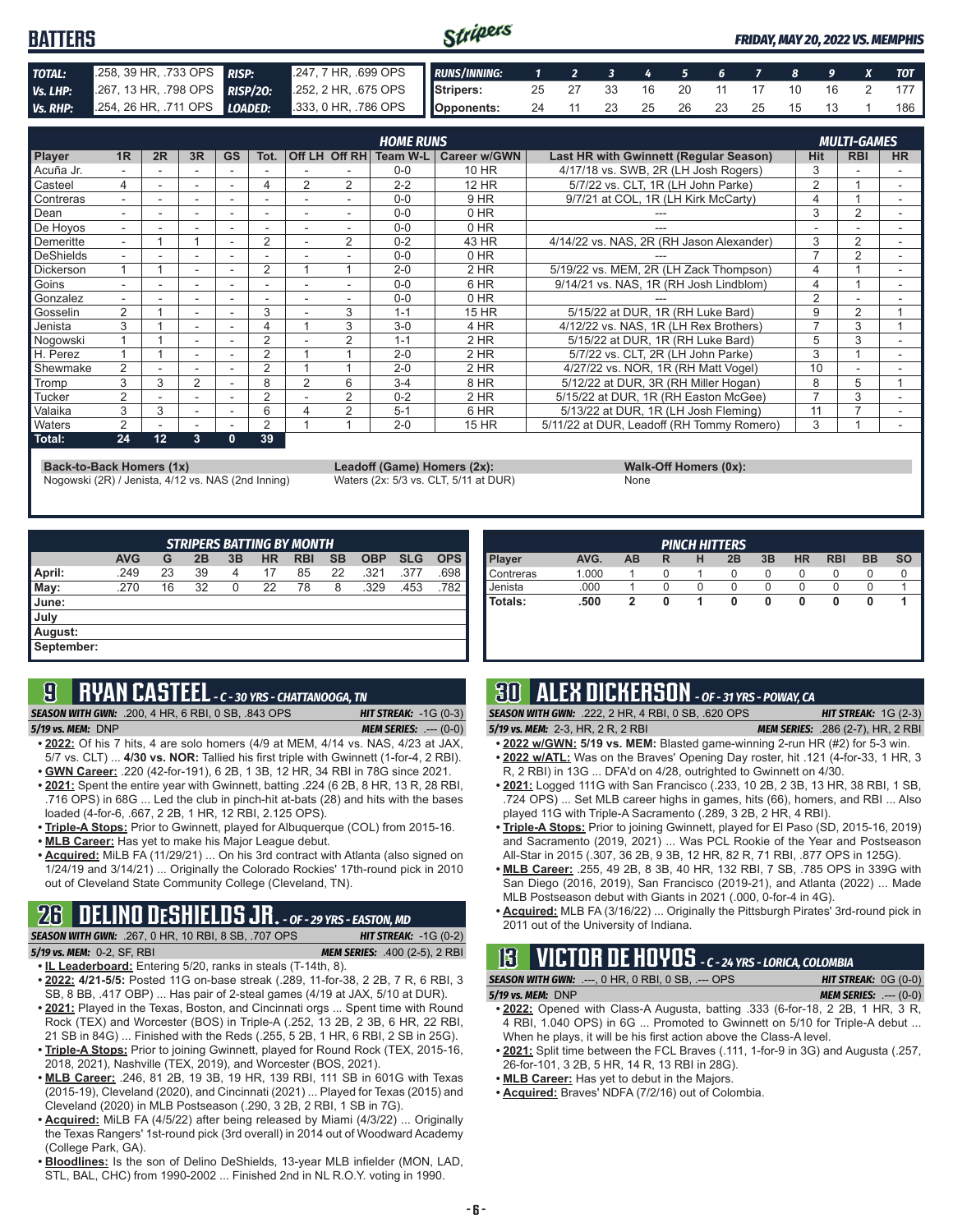# **BATTERS**

# **1 RYAN GOINS** *- INF - 34 YRS - TEMPLE, TX*

*SEASON WITH GWN:*.165, 0 HR, 4 RBI, 0 SB, .379 OPS *HIT STREAK:* -1G (0-1)

### *5/19 vs. MEM:*Def. Replacement, 0-1 *MEM SERIES:* .429 (3-7), 2 RBI

- **• GWN Career:** .217 (85-for-391), 12 2B, 1 3B, 6 HR, 39 RBI in 118G since 2021. **• 2021:** Spent the entire year with Gwinnett, batting .233 (9 2B, 1 3B, 6 HR, 27 R, 35 RBI, 3 SB, .635 OPS) in 91G.
- **• Triple-A Stops:** Prior to joining Gwinnett, played for Buffalo (TOR) from 2013-16, Lehigh Valley (PHI) in 2018, and Charlotte (CWS) in 2019 ... Was an International League Midseason All-Star with Charlotte in 2019.
- **• MLB Career:** .228, 71 2B, 12 3B, 22 HR, 158 RBI in 555G with Toronto (2013-17), Kansas City (2018), Chicago White Sox (2019-20) ... Played for Toronto in 2015- 16 Postseasons (.146, 1 HR, 5 RBI in 14G).
- **• Acquired:** MiLB FA (3/13/22), his 2nd deal with Atlanta (also signed on 2/25/21) ... Originally the Toronto Blue Jays' 4th-round pick in 2009 out of Dallas Baptist University (Dallas, TX).

# out of Venezuela (5/14/19). **5 PHIL GOSSELIN** *- INF - 33 YRS - BRYN MAWR, PA*

**SEASON WITH GWN:** .307, 3 HR, 12 RBI, 3 SB, .839 OPS *5/19 vs. MEM:*1-4, 2B, RBI *MEM SERIES:* .500 (3-8), RBI

- **• 2022: Has reached base safely in 29 of 30G with an at-bat**, posting an 11G on-base streak from 4/5-4/20 (.263, .396 OBP) and 10G on-base streak from 4/22- 5/6 (.326, .362 OBP) ... **4/23 at JAX:** Blasted 2-run HR (1), his first with Gwinnett since 8/25/18 at CLT ... **5/15 at DUR:** Notched the 3rd multi-homer game of his career (3-for-4, 2 solo HR, #2-3, 2 RBI), first since 7/25/20 with PHI vs. MIA.
- **• GWN Career:** .297 (290-for-978), 58 2B, 9 3B, 15 HR, 94 RBI, 10 SB in 266G from 2013-14, 2018, and 2022 ... Set Gwinnett record for single-season batting average in 2014 (.344), earning team MVP and IL Postseason All-Star honors.
- **• 2021:** Spent the entire year with the LA Angels, batting .261 (14 2B, 7 HR, 47 RBI, 4 SB) in 104G ... His 90 hits were an MLB career high.
- **• Triple-A Stops:** In addition to Gwinnett, has also played for Reno (ARI) in 2015, Round Rock (TEX) in 2017, Indianapolis (PIT) in 2017, Louisville (CIN) in 2018, and Lehigh Valley (PHI) in 2019.
- **• MLB Career:** .261, 49 2B, 2 3B, 17 HR, 101 RBI, 11 SB in 463G with Atlanta (2013-15), Arizona (2015-16), Texas (2017), Pittsburgh (2017), Cincinnati (2018), Philadelphia (2019-20), and LA Angels (2021).
- **• Acquired:** MiLB FA (3/19/22) ... Originally the Atlanta Braves' 5th-round pick in 2010 out of the University of Virginia ... Traded to Arizona in the deal that brought in RHP Touki Toussaint (6/20/15).

# **18 GREYSON JENISTA** *- OF - 25 YRS - LAWRENCE, KS*

*SEASON WITH GWN:*.283, 4 HR, 12 RBI, 0 SB, .858 OPS *HIT STREAK:* -1G (0-3) *5/19 vs. MEM:*0-3 *MEM SERIES:* .375 (3-8), RBI

- **• 2022: 4/7 at MEM:** Tallied his first career Triple-A hit and RBI with a solo homer to deep CF (2-for-4, RBI) ... **4/12 vs. NAS:** Notched his 2nd career multi-homer game (1st in Triple-A) with pair of solo blasts (#3-4, 2-for-3, 2 RBI) ... **4/24-5/5:**  Posted 9G on-base streak (.321, 9-for-28, 1 2B, 8 R, 2 RBI, 8 BB, .459 OBP) ... **5/11 at DUR:** Matched season high with 3 hits (3-for-4, 2 2B, 2 RBI).
- **• 2021:** Spent the entire year with Double-A Mississippi, batting .216 (7 2B, 2 3B, 19 HR, 45 R, 42 RBI, 7 SB, .808 OPS) in 89G ... Ranked among Double-A South leaders in homers (6th), walks (7th, 51), slugging (10th, .465), and OPS (10th) ... In the Double-A South Championship Series, hit .167 (3 HR, 3 RBI) in 5G ... His solo homer in Game 5 on 9/26 vs. Montgomery was the difference in a 2-1 win.
- **• MLB Career:** Has yet to make his Major League debut.
- **• Acquired:** Braves' 2nd-round pick in 2018 out of Wichita State University (KS).

# **28 JOHN NOGOWSKI** *- INF - 29 YRS - TALLAHASSEE, FL*

*SEASON WITH GWN:*.198, 2 HR, 13 RBI, 3 SB, .606 OPS *HIT STREAK:* 1G (1-3) *5/19 vs. MEM:*1-3, R, RBI, SB *MEM SERIES:* .250 (1-4), 2 RBI, SB

- **• 2022: Riding a 3G RBI streak since 5/15 (3 RBI total)** ... **4/12 vs. NAS:** Belted Gwinnett's 1st homer at Coolray Field this year (2-run), finished 2-for-3 with 2 RBI.
- **• 2021:** Played for 3 different Triple-A Teams (Memphis, Indianapolis, Sacramento) and 2 different MLB teams (St. Louis, Pittsburgh) ... Combined to bat .211 (7 2B, 6 HR, 29 RBI, 6 SB) in 64G in MiLB ... In 52G in MLB, hit .233 (7 2B, 1 HR, 14 RBI).
- **• Triple-A Stops:** Prior to joining Gwinnett, has played for Memphis (STL) in 2019 and 2021, Indianapolis (PIT) in 2021, and Sacramento (SF) in 2021.
- **• MLB Career:** .233, 7 2B, 0 3B, 1 HR, 14 RBI in 52G with St. Louis (2020-21) and Pittsburgh (2021).
- **• Acquired:** Claimed from San Francisco in the 2021 Rule 5 Draft ... Originally the Oakland Athletics' 34th-round pick in 2014 out of Florida State University.

### **7 HERNAN PEREZ** *- INF - 31 YRS - VILLA DE CURA, VENEZUELA SEASON WITH GWN:*.245, 2 HR, 4 RBI, 1 SB, .701 OPS *HIT STREAK:* 2G (2-7)

- *5/19 vs. MEM:*1-3, R *MEM SERIES:* .286 (2-7) **• 2022:** Played 3G with Tijuana of the Mexican League (.231, 1 2B, 1 HR, 3 RBI)
- before being signed by Atlanta and joining Gwinnett on 4/29. **• 2021:** Made Washington's Opening Day roster, but hit .053 in 10G before being DFA'd on 5/4 ... Signed MiLB deal with Milwaukee on 5/7 ... Played 23G with Nashville (.357, 6 2B, 3 HR, 18 RBI, 4 SB) before being released on 7/4 ... Won MVP of the Venezuela Winter League (.296, 6 HR, 22 RBI in 31G with Aragua).
- **• Triple-A Stops:** Prior to joining Gwinnett, has played for Toledo (DET, 2013-14), Colorado Springs (MIL, 2016), San Antonio (MIL, 2019), and Nashville (MIL, 2021)
- ... Won IL Player of the Week once with the Mud Hens (6/16/14). **• MLB Career:** .250, 74 2B, 11 3B, 45 HR, 180 RBI, 69 SB, .662 OPS in 651G with Detroit (2012-15), Milwaukee (2015-19), Chicago Cubs (2020), and Washington (2021) ... Played in 13 MLB Postseason games with Detroit (2013-14) and Milwaukee (2018), batting .188 (3-for-16, 2 2B, 2 RBI, 2 SB).
- **• Acquired:** MiLB FA (4/28/22) ... Originally signed by the Detroit Tigers as a NDFA

# **8 BRADEN SHEWMAKE** *- INF - 24 YRS - WYLIE, TX*

*SEASON WITH GWN:*.279, 2 HR, 6 RBI, 4 SB, .743 OPS *HIT STREAK:* -4G (0-14)

- *5/19 vs. MEM:*0-3, BB *MEM SERIES:* .000 (0-10) **• Prospecting:** Currently ranked the Braves' No. 5 prospect by MLB.com.
- **• 2022: 4/5 at MEM:** Went 2-for-4 with steal in his Triple-A debut ... **4/6 at MEM:**  Blasted 1st career Triple-A homer (solo) in 3-for-5 effort ... **4/27 vs. NOR:** Belted 1st Coolray Field homer (solo, 1-for-5, 1 RBI) ... **4/28 vs. NOR:** Notched 3rd multisteal game of career (2 SB, 2-for-4, 2B, R) ... **5/10 at DUR:** Reached base 6 times (career-high 4 hits, 4-for-4, 2 2B, 2 BB) and tied GWN record for runs (4) ... **5/6- 5/13:** In 7G, hit .444 (12-for-27, 4 2B, 6 R, 2 RBI, 1 SB, 1.093 OPS).
- 2021: With Double-A Mississippi, hit .228 (14 2B, 3 3B, 12 HR, 40 R, 40 RBI, 4 SB, .672 OPS) in 83G ... In the Double-A South Championship Series, hit .100 (2 R, 1 RBI) in 5G ... Named by MiLB.com as a Braves Organization All-Star.
- **• MLB Career:** Has yet to make his Major League debut.
- **• Acquired:** Braves' 1st-round pick (21st overall) in 2019 out of Texas A&M.

# **14 CHADWICK TROMP** *- C - 26 YRS - ORANJESTAD, ARUBA*

| <b>SEASON WITH GWN: .300. 8 HR. 24 RBI. 0 SB. .948 OPS</b> | <b>HIT STREAK:</b> $1G(1-4)$   |
|------------------------------------------------------------|--------------------------------|
| 5/19 vs. MEM: 1-4, R                                       | <b>MEM SERIES: .167 (2-12)</b> |

- **• IL Leaderboard:** Entering 5/20, ranks in homers (T-11th, 8).
- **• Record Streaks:** Set Gwinnett franchise records for longest RBI streak (11G from 4/28-5/12, 23 RBI) and extra-base hit streak (9G from 5/1-5/12, 11 XBH).
- **• 2022:** DFA'd by Atlanta on 4/12, outrighted to Gwinnett on 4/19 ... **5/3 vs. CLT:** Notched 4th career 2-homer game with pair of 2-run blasts (#2-3) ... **5/5 vs. CLT:** Hit 2-out 8th-inning double for GWRBI in 3-2 last-at-bat win ... **5/10 at DUR:** Went 2-for-5 with 2-run HR (#6) and 4 RBI, his 9th-straight game with an RBI (set Gwinnett franchise record, surpassing **Adonis Garcia's** 8G streak from 2016) ... **5/12 at DUR:** Set a Gwinnett record with his 9th straight game with an extra-base hit, a 3-run HR (#8) ... **4/24-5/12:** Posted 13G hitting streak (.385, 20-for-52, 4 2B, 7 HR, 13 R, 23 RBI, 1.276 OPS).
- **• IL Player of the Week:** Named for 5/2-8, hit .471 (8-for-17) with league highs in homers (4), XBH (7), RBI (12), SLG (1.353), and OPS (1.879).
- **• GWN Career:** .280 (30-for-107), 5 2B, 0 3B, 8 HR, 24 RBI in 28G since 2021.
- **• 2021:** Played 55G with Triple-A Sacramento (.224, 12 2B, 6 HR, 24 RBI) and 9G with San Francisco (.222, 1 HR, 2 RBI) ... DFA'd on 9/18, claimed by Atlanta on 9/21 ... Joined Gwinnett and hit .176 (0 XBH, 0 RBI) in 5G.
- **• Triple-A Stops:** Prior to joining Gwinnett, has played for Louisville (CIN) in 2015 and 2018-19, and Sacramento (SF) in 2021.
- **• MLB Career:** .215, 1 2B, 0 3B, 5 HR, 12 RBI in 33G with San Francisco (2020-21).
- **• Acquired:** Claimed off waivers from San Francisco (9/21/21) ... Originally signed by the Cincinnati Reds as a NDFA (1/24/13) out of Aruba.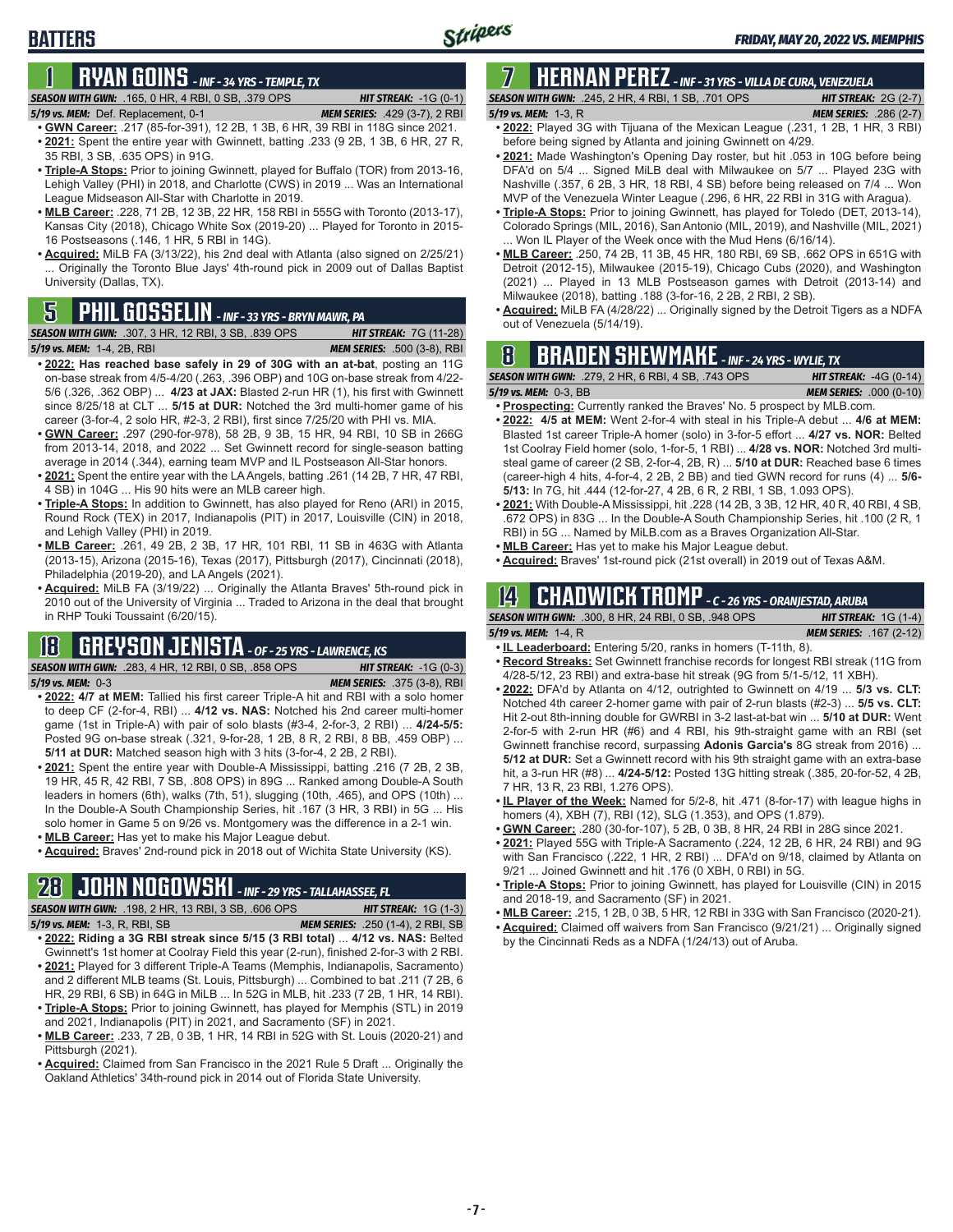# Stripers

### *FRIDAY, MAY 20, 2022 VS. MEMPHIS*

# **BATTERS**

# **17 PRESTON TUCKER** *- OF - 31 YRS - TAMPA, FL*

*SEASON WITH GWN:*.290, 2 HR, 13 RBI, 0 SB, .805 OPS *HIT STREAK:* -1G (0-4)

- *5/19 vs. MEM:*DNP *MEM SERIES:* .143 (1-7) **• 2022: 5/6 vs. CLT:** Blasted 1st career homer with Gwinnett in his 36th game with the club (solo, off RHP Davis Martin) ... **4/26-5/12:** Posted 13G on-base streak (.388, 19-for-49, 5 2B, 1 HR, 11 R, 9 RBI, .980 OPS).
- **• GWN Career:** .275 (44-for-160), 13 2B, 1 3B, 2 HR, 19 RBI in 44G since 2018.
- **• 2021:** Played for Kia of the KBO (.237, 24 2B, 1 3B, 9 HR, 59 RBI in 127G), his 3rd-straight season with the club (hit .284 with 50 HR in 364G from 2019-21).
- **• Triple-A Stops:** Has played for 5 teams in all, including Oklahoma City (HOU, 2014), Fresno (HOU, 2015-17), Gwinnett (ATL, 2018), Louisville (CIN, 2018), and Charlotte (CWS, 2019).
- **• MLB Career:** .222, 38 2B, 1 3B, 23 HR, 68 RBI in 243G with Houston (2015-16), Cincinnati (2018), and Atlanta (.240, 4 HR, 22 RBI in 80G in 2018) ... Played in the 2015 MLB Postseason with Houston (0-for-2 in 3G).
- **• Acquired:** MiLB FA (3/31/22) ... Is 2nd stint with Atlanta (2018) ... Originally the Houston Astros' 7th-round pick in 2012 out of the University of Florida.

# **Player Award/Date Stats 4** Tromp IL Player of the Week (5/2-8) .417, 3 2B, 4 HR, 12 RBI **PAT VALAIKA** *- INF - 29 YRS - VALENCIA, CA*

**SEASON WITH GWN:** .279, 6 HR, 26 RBI, 1 SB, .824 OPS

- *5/19 vs. MEM:*0-3 *MEM SERIES:* .000 (0-7)
- **• IL Leaderboard:** Entering 5/20, ranks in RBI (T-10th, 26).
- **• 2022: 4/6 at MEM:** Crushed go-ahead 2-run HR (1) in 5-3 win (2-for-5, 2 RBI) ... **4/7 at MEM:** Fell triple shy of the cycle (3-for-4, 2-run HR, 3 RBI) in 5-2 win ... **4/26 vs. NOR:** Hit walk-off sac fly in 9th for 7-6 win (2-for-3, 2 R, RBI) ... **4/23-5/14:** Hit .338 (23-for-68, 6 2B, 4 HR, 13 R, 17 RBI, .976 OPS) in 17G.
- **• 2021:** Split year between Baltimore (.201, 8 2B, 5 HR, 25 RBI, 1 SB in 91G) and Triple-A Norfolk (.225, 1 2B, 2 HR, 7 RBI in 22G).
- **• Triple-A Stops:** Prior to joining Gwinnett, has played for Albuquerque (COL) from 2016-19 and Norfolk (BAL) in 2021 ... Was Pacific Coast League All-Star in 2019.
- **• MLB Career:** .221, 34 2B, 1 3B, 30 HR, 92 RBI, 1 SB in 374G with Colorado (2016-19) and Baltimore (2020-21) ... Played in the MLB Postseason with the Rockies in 2017 and 2018 (.500, 1-for-2, 1 2B in 2G).
- **• Acquired:** MiLB FA (3/18/22) ... Originally the Colorado Rockies' 9th-round pick in 2013 out of UCLA.

# **11 DREW WATERS** *- OF - 23 YRS - ATLANTA, GA*

*SEASON WITH GWN:*.300, 2 HR, 5 RBI, 0 SB, .792 OPS *HIT STREAK:* 2G (3-9) *5/19 vs. MEM:*DNP *MEM SERIES:* .333 (3-9), RBI

- **• Prospecting:** Currently ranked the Braves' No. 2 prospect by MLB.com.
- **• Leadoff Blasts:** Has a pair of 1st-pitch leadoff homers with Stripers this season (#3-4 of his GWN career), on 5/3 vs. CLT (off LHP Wes Benjamin) and 5/11 at DUR (off RHP Tommy Romero).
- **• 2022:** Began on Gwinnett's 7-day Injured List ... Joined High-A Rome for rehab assignment on 4/28 (.364, 4-for-11, 1 2B, 1 HR, 2 RBI in 3G) ... **5/3 vs. CLT:** In his 1st game off the IL, hit leadoff HR and finished 4-for-4 (2 R, 2 RBI) ... **5/8 vs. CLT:** Delivered 1st career walk-off hit with Gwinnett, 2-out 9th-inning single for 6-5 win (3-for-5, R, RBI).
- **• GWN Career:** .250 (138-for-551), 28 2B, 1 3B, 15 HR, 91 R, 53 RBI, 31 SB in 138G since 2019 ... Also logged 4G in 2019 Playoffs (.188, 1 2B, 1 SB).
- **• 2021:** Spent the entire year with Gwinnett, batting .240 (22 2B, 1 3B, 11 HR, 70 R, 37 RBI, 28 SB) in 103G ... Ranked among Triple-A East leaders in runs (T-4th) and steals (5th) ... Led all Triple-A East hitters in extra-base hits in July with 17 (.301, 11 2B, 1 3B, 5 HR, 23 R, 17 RBI, .924 OPS in 24G) ... Played for the NL Team in the SiriusXM All-Star Futures Game on 7/11 in Denver, CO (1-for-1, BB) ... Received Gwinnett's Community Service Award on 10/2.
- **• MLB Career:** Has yet to make his Major League debut.
- **• Award Winner:** Was the Double-A Southern League's Most Valuable Player and Batting Champion in 2019 (.319, 35 2B, 9 3B, 5 HR, 63 R, 41 RBI, 13 SB in 108G with Mississippi) ... Also earned M-Braves' co-Player of the Year for 2019.
- **• Acquired:** Braves' 2nd-round pick (41st overall) in 2017 out of Etowah High School (Woodstock, GA).

| <b>HITTING STREAKS (10-PLUS GAMES)</b> |                     |                                        |  |  |
|----------------------------------------|---------------------|----------------------------------------|--|--|
| Player                                 | <b>Length/Dates</b> | <b>Stats</b>                           |  |  |
| Tromp                                  | 13G (4/24-5/12)     | .385 (20-52), 4 2B, 7 HR, 13 R, 23 RBI |  |  |

|               | <b>ON-BASE STREAKS (12-PLUS GAMES)</b> |                                        |  |  |  |  |
|---------------|----------------------------------------|----------------------------------------|--|--|--|--|
| <b>Player</b> | <b>Length/Dates</b>                    | <b>Stats</b>                           |  |  |  |  |
| Tromp         | 13G (4/24-5/12)                        | .385 (20-52), 4 2B, 7 HR, 13 R, 23 RBI |  |  |  |  |
| Tucker        | 13G (4/26-5/12)                        | .388 (19-49), 5 2B, 1 HR, 11 R, 9 RBI  |  |  |  |  |
|               |                                        |                                        |  |  |  |  |

|               | <b>HITTER AWARDS &amp; HONORS</b> |                          |
|---------------|-----------------------------------|--------------------------|
| <b>Player</b> | <b>Award/Date</b>                 | <b>Stats</b>             |
| Tromp         | IL Player of the Week (5/2-8)     | .417, 3 2B, 4 HR, 12 RBI |

**- 8 -**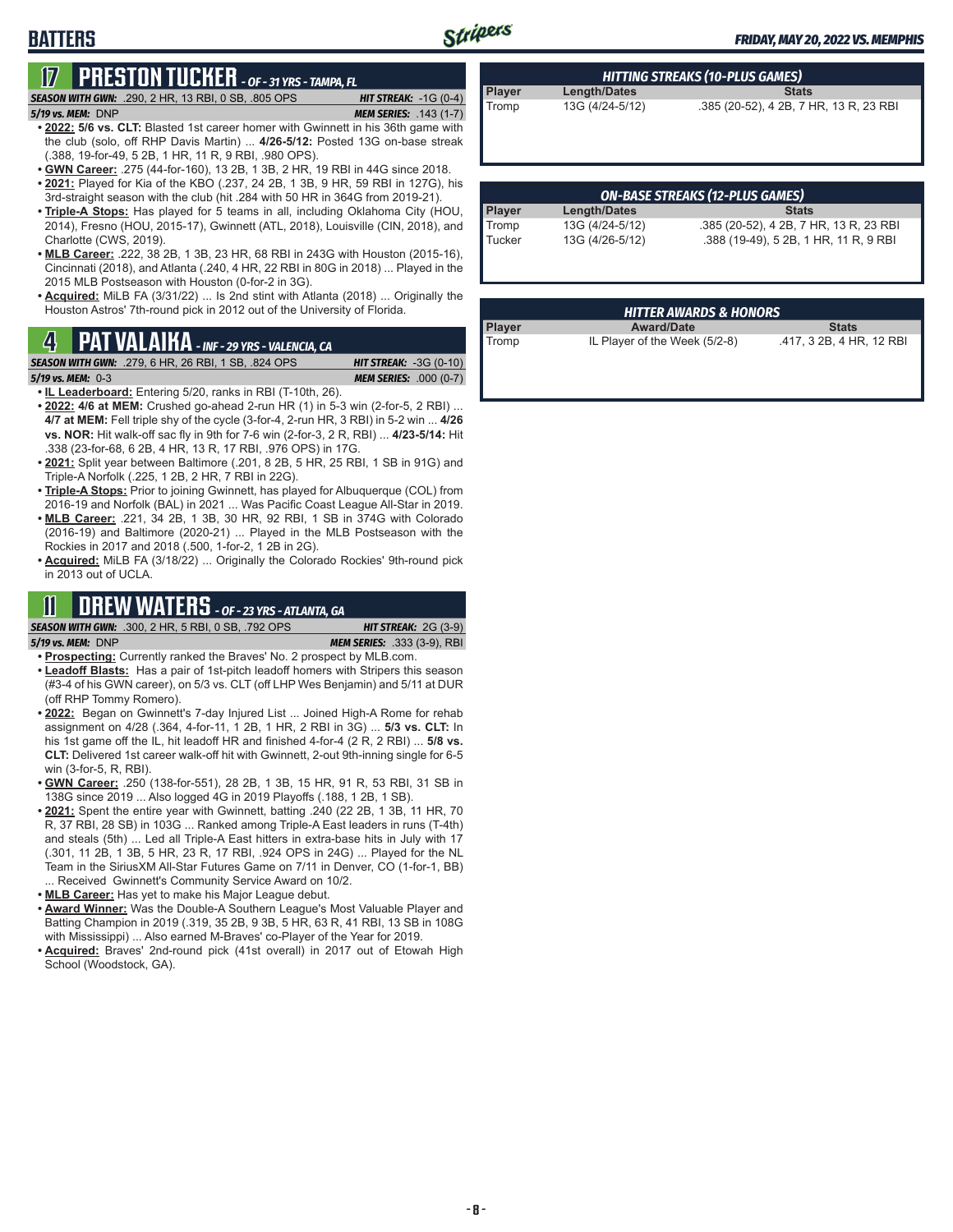# **SEASON SUMMARY**



### **TEAM HIGHS & LOWS**

| <b>OFFENSE:</b>  |  |
|------------------|--|
|                  |  |
|                  |  |
|                  |  |
|                  |  |
|                  |  |
|                  |  |
|                  |  |
|                  |  |
|                  |  |
|                  |  |
|                  |  |
|                  |  |
|                  |  |
|                  |  |
|                  |  |
|                  |  |
|                  |  |
| <b>PITCHING:</b> |  |
|                  |  |
|                  |  |

Most Runs Allowed, Inning .................................... 7 (8th Inning, 4/13 vs. Nashville) Most Runs Allowed, Game ...................................................... 12 (5/6 vs. Charlotte) Fewest Runs Allowed, Game ........................................0 (2x, last: 4/30 vs. Norfolk) Most Hits Allowed, Game ........................................................ 15 (5/6 vs. Charlotte) Fewest Hits Allowed, Game ...................................................... 3 (5/5 vs. Charlotte) Most Home Runs Allowed, Game ................................. 3 (6x, last: 5/14 at Durham) Most Hit Batsmen, Game ........................................................... 3 (4/27 vs. Norfolk) Most Wild Pitches, Game .....................................................3 (4/23 at Jacksonville)

Most Double Plays Turned, Game ............................................. 4 (4/27 vs. Norfolk) Most Triple Plays Turned, Game ...................................................................... None Most Errors, Game .....................................................2 (6x, last: 5/17 vs. Memphis) Most Stolen Bases Allowed, Game ............................................ 4 (4/26 vs. Norfolk) Most Caught Stealing, Game .......................................1 (5x, last: 5/7 vs. Charlotte)

### **INDIVIDUAL HIGHS & LOWS**

| . |                                                                       |
|---|-----------------------------------------------------------------------|
|   |                                                                       |
|   |                                                                       |
|   |                                                                       |
|   |                                                                       |
|   |                                                                       |
|   |                                                                       |
|   |                                                                       |
|   |                                                                       |
|   |                                                                       |
|   |                                                                       |
|   |                                                                       |
|   |                                                                       |
|   | Caught Stealing…………………………………………1 (10x, last: Jenista, 5/15 at Durham) |
|   |                                                                       |

#### **PITCHING (GAME):**

**HITTING (GAME):**

| None |
|------|
|      |

#### **DEFENSE (GAME):**

### **STREAKS**

#### **PITCHING (LONGEST IN 2022 ONLY):**

Multi-Hit Game Streak ................................................... 4 Games (Tromp, 4/29-5/4)

### **LAST TIME IT HAPPENED (GWINNETT REGULAR-SEASON HISTORY)**

### **TEAM OFFENSE:**

| <b>TEAM PITCHING:</b> |                                                                     |
|-----------------------|---------------------------------------------------------------------|
|                       |                                                                     |
|                       |                                                                     |
|                       |                                                                     |
|                       |                                                                     |
|                       |                                                                     |
|                       |                                                                     |
|                       |                                                                     |
|                       |                                                                     |
|                       |                                                                     |
| <b>TEAM DEFENSE:</b>  |                                                                     |
|                       |                                                                     |
|                       | Turn a Triple Play  6/5/21 vs. Jacksonville (Camargo-Kipnis-Snider) |
|                       |                                                                     |

# **TEAM MISCELLANEOUS:**<br>18-Run Margin of Victory...

| <b>TEAM MISCELLANEOUS</b>                                                                                                      |
|--------------------------------------------------------------------------------------------------------------------------------|
| argest Margin of Victory 8 Runs (2x,<br>_argest Margin of Defeat…………………… 10 Runs (2x, la<br>_argest Comeback Win  3 Runs (4/23 |
|                                                                                                                                |
|                                                                                                                                |
|                                                                                                                                |

**DEFENSE:**

............... 8 Runs (2x, last: 5/1 vs. Norfolk, 10-2) ......... 10 Runs (2x, last: 5/6 vs. Charlotte, 2-12) .............3 Runs (4/23 at Jacksonville, 5-8, 10-8) Largest Blown Lead (Loss) ..................................7 Runs (5/12 at Durham, 7-0, 7-8) ..........................10 (2x, ̀last: 4/23 at Jacksonville) Longest Game, Time ............................................................3:23 (4/10 at Memphis) Longest 9.0-Inning Game, Time ...........................................3:23 (4/10 at Memphis) Shortest 9.0-Inning Game, Time .....................................1:54 (4/19 at Jacksonville) Largest Home Attendance ................................................... 6,234 (4/26 vs. Norfolk) Largest Road Attendance ..............................................9,324 (4/23 at Jacksonville) Longest Total Delay............................................................... 1:29 (4/26 vs. Norfolk) Long Scoring Drought..........................................................29.2 Innings (4/15-4/20) Long Scoreless Streak ..........................................................23.0 Innings (4/28-5/1)

# **INDIVIDUAL OFFENSE:**

| <u>INDIVIDUAL UI I LIVUL.</u> |                                                                            |
|-------------------------------|----------------------------------------------------------------------------|
|                               |                                                                            |
|                               |                                                                            |
|                               |                                                                            |
|                               |                                                                            |
|                               |                                                                            |
|                               |                                                                            |
|                               |                                                                            |
|                               | Homers, Both Sides of Plate  Drew Waters (5/18/21 at Nashville)            |
|                               |                                                                            |
|                               |                                                                            |
|                               | Back-to-Back-to-Back Homers  Arcia/Camargo/Demeritte (5/8/21 at Charlotte) |
|                               |                                                                            |
|                               |                                                                            |
|                               |                                                                            |
|                               |                                                                            |
|                               |                                                                            |
|                               |                                                                            |
|                               |                                                                            |
|                               |                                                                            |
|                               |                                                                            |
|                               |                                                                            |
| I                             |                                                                            |

### **INDIVIDUAL PITCHING:**

| 9.0-Inning No-Hitter (Solo)Todd Redmond (5/28/10 at Louisville)                 |
|---------------------------------------------------------------------------------|
| 9.0-Inning No-Hitter (Comb.)  Wooten/Marksberry/Ramirez (6/30/16 at Louisville) |
|                                                                                 |
|                                                                                 |
|                                                                                 |
| 21 Consecutive Saves Converted Jairo Asencio (9/6/09-8/8/11)                    |
| 25.0-Inning Scoreless Streak Stephen Marek, 25.1 IP (6/6/10-8/2/10)             |